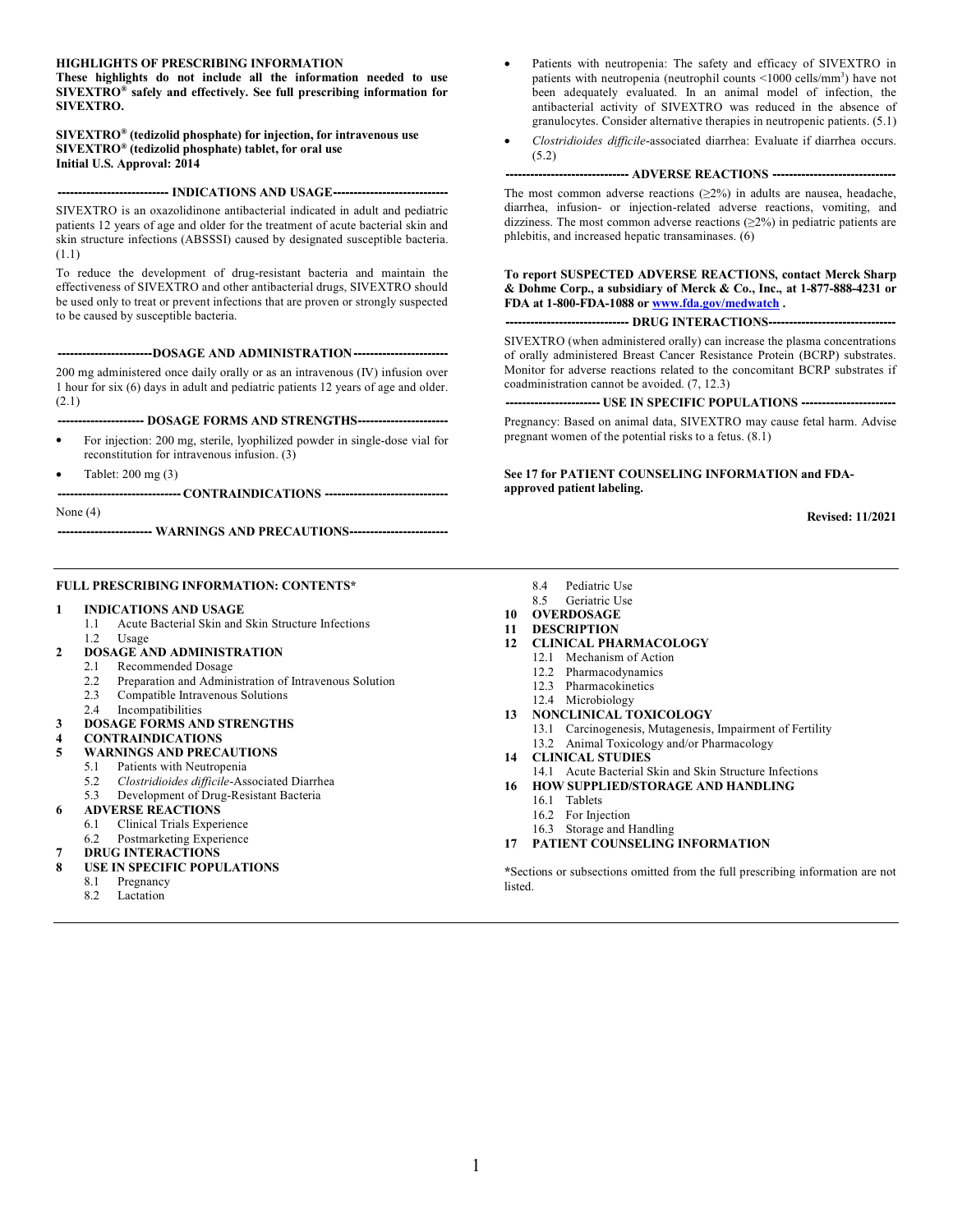# **FULL PRESCRIBING INFORMATION**

# **1 INDICATIONS AND USAGE**

### **1.1 Acute Bacterial Skin and Skin Structure Infections**

 $SIVERTRO<sup>®</sup>$  is an oxazolidinone-class antibacterial indicated in adult and pediatric patients 12 years of age and older for the treatment of acute bacterial skin and skin structure infections (ABSSSI) caused by susceptible isolates of the following Gram-positive microorganisms: *Staphylococcus aureus* (including methicillin-resistant [MRSA] and methicillin-susceptible [MSSA] isolates), *Streptococcus pyogenes*, *Streptococcus agalactiae*, *Streptococcus anginosus* Group (including *Streptococcus anginosus*, *Streptococcus intermedius*, and *Streptococcus constellatus*), and *Enterococcus faecalis*.

# **1.2 Usage**

To reduce the development of drug-resistant bacteria and maintain the effectiveness of SIVEXTRO and other antibacterial drugs, SIVEXTRO should be used only to treat ABSSSI that are proven or strongly suspected to be caused by susceptible bacteria. When culture and susceptibility information are available, they should be considered in selecting or modifying antibacterial therapy. In the absence of such data, local epidemiology and susceptibility patterns may contribute to the empiric selection of therapy.

# **2 DOSAGE AND ADMINISTRATION**

#### **2.1 Recommended Dosage**

The recommended dosage of SIVEXTRO is 200 mg administered once daily for six (6) days either orally (with or without food) or as an intravenous (IV) infusion in patients 12 years of age or older.

The recommended dosage and administration of SIVEXTRO are described in Table 1.

|  |  |  |  |  | <b>Table 1: Dosage of SIVEXTRO</b> |
|--|--|--|--|--|------------------------------------|
|--|--|--|--|--|------------------------------------|

| <b>Infection</b>                                                         | Route       | <b>Dosage</b>    | Frequency  | <b>Infusion Time</b> | <b>Duration of</b><br><b>Treatment</b> |
|--------------------------------------------------------------------------|-------------|------------------|------------|----------------------|----------------------------------------|
| Acute Bacterial Skin and Skin<br><b>Structure Infections</b><br>(ABSSSI) | Intravenous | $200 \text{ mg}$ | Once daily | hour                 |                                        |
|                                                                          | Oral        | $200 \text{ mg}$ | Once daily | Not Applicable       | 6 days                                 |

No dose adjustment is necessary when changing from intravenous to oral SIVEXTRO.

If patients miss a dose, they should take it as soon as possible anytime up to 8 hours prior to their next scheduled dose. If less than 8 hours remain before the next dose, wait until their next scheduled dose.

# **2.2 Preparation and Administration of Intravenous Solution**

SIVEXTRO is supplied as a sterile, lyophilized powder for injection in single-dose vials of 200 mg. Each 200 mg vial must be reconstituted with Sterile Water for Injection and subsequently diluted only with 0.9% Sodium Chloride Injection, USP.

SIVEXTRO vials contain no antimicrobial preservatives and are intended for single dose only. Discard any unused portion.

#### Preparation

The contents of the vial should be reconstituted using aseptic technique as follows:

Note: To minimize foaming, AVOID vigorous agitation or shaking of the vial during or after reconstitution.

- 1. Reconstitute the SIVEXTRO vial with 4 mL of Sterile Water for Injection.
- 2. Gently swirl the contents and let the vial stand until the cake has completely dissolved and any foam disperses.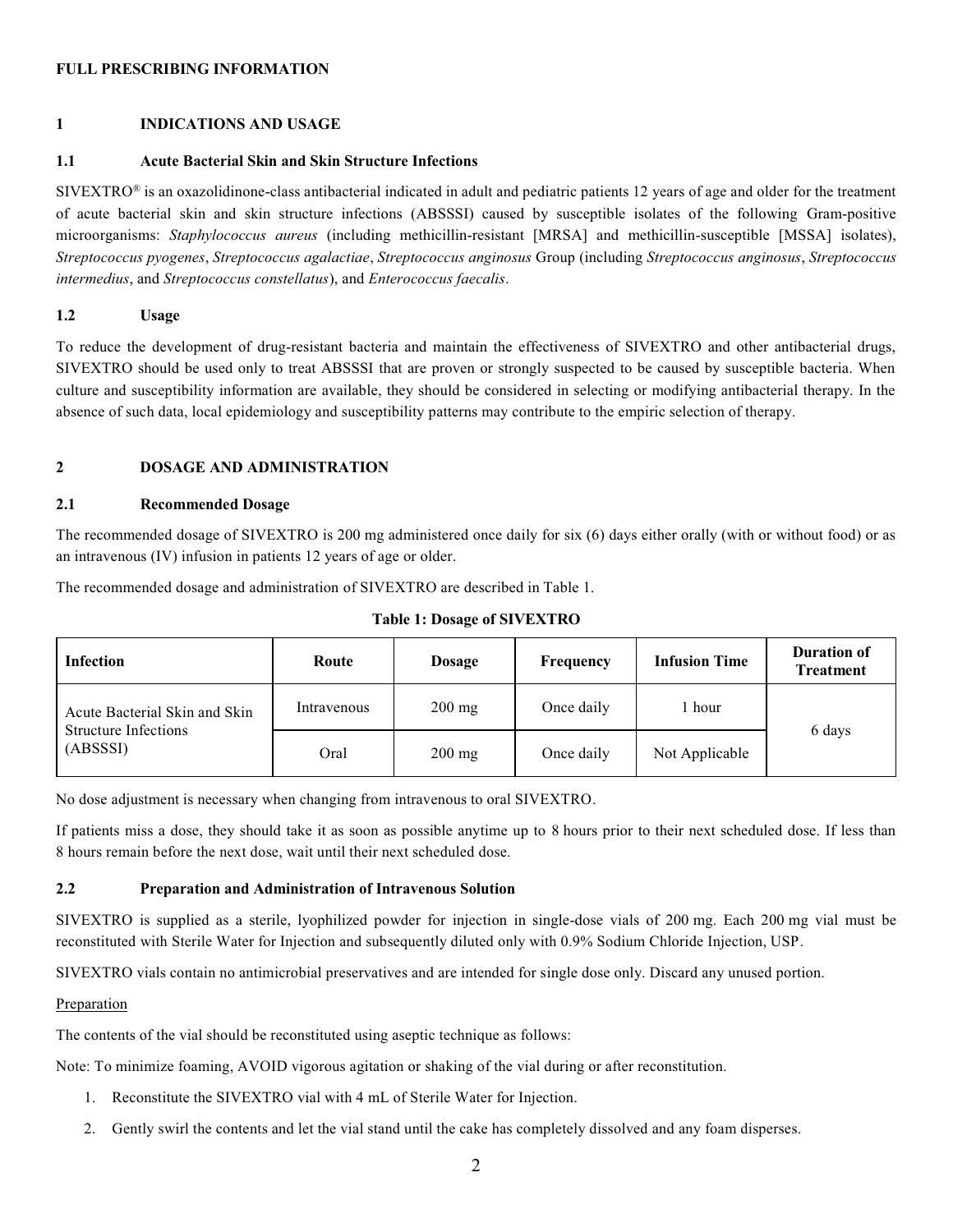- 3. Inspect the vial to ensure the solution contains no particulate matter and no cake or powder remains attached to the sides of the vial. If necessary, invert the vial to dissolve any remaining powder and swirl gently to prevent foaming. The reconstituted solution is clear and colorless to pale-yellow in color; the total storage time should not exceed 24 hours at either room temperature or under refrigeration at 2°C to 8°C (36°F to 46°F).
- 4. Tilt the upright vial and insert a syringe with appropriately sized needle into the bottom corner of the vial and remove 4 mL of the reconstituted solution. Do not invert the vial during extraction.
- 5. The reconstituted solution must be further diluted in 250 mL of 0.9% Sodium Chloride Injection, USP. Slowly inject the 4 mL of reconstituted solution into a 250 mL bag of 0.9% Sodium Chloride Injection, USP. Invert the bag gently to mix. Do NOT shake the bag as this may cause foaming.

# Administration

Administer as an intravenous infusion only.

Do not administer as an intravenous push or bolus. Do not mix SIVEXTRO with other drugs when administering. It is not intended for intra-arterial, intramuscular, intrathecal, intraperitoneal, or subcutaneous administration.

The intravenous bag containing the reconstituted and diluted intravenous solution should be inspected visually for particulate matter prior to administration. Discard if visible particles are observed. The resulting solution is clear and colorless to pale-yellow in color.

After reconstitution and dilution, SIVEXTRO is to be administered via intravenous infusion using a total time of 1 hour.

The total time from reconstitution to administration should not exceed 24 hours at room temperature or under refrigeration at 2°C to 8°C (36°F to 46°F).

Discard unused portion.

# **2.3 Compatible Intravenous Solutions**

SIVEXTRO is compatible with 0.9% Sodium Chloride Injection, USP.

# **2.4 Incompatibilities**

SIVEXTRO for injection is incompatible with any solution containing divalent cations (e.g.,  $Ca^{2+}$ ,  $Mg^{2+}$ ), including Lactated Ringer's Injection and Hartmann's Solution.

Limited data are available on the compatibility of SIVEXTRO for injection with other intravenous substances, additives or other medications and they should not be added to SIVEXTRO single-dose vials or infused simultaneously. If the same intravenous line is used for sequential infusion of several different drugs, the line should be flushed before and after infusion of SIVEXTRO with 0.9% Sodium Chloride Injection, USP.

# **3 DOSAGE FORMS AND STRENGTHS**

SIVEXTRO 200 mg tablet is a yellow film-coated oval tablet; each tablet is debossed with "TZD" on one side and "200" on the other side.

SIVEXTRO for injection is a sterile, white to off-white lyophilized powder for injection in single-dose vials of 200 mg. Each 200 mg vial must be reconstituted with Sterile Water for Injection and subsequently diluted only with 0.9% Sodium Chloride Injection, USP.

# **4 CONTRAINDICATIONS**

None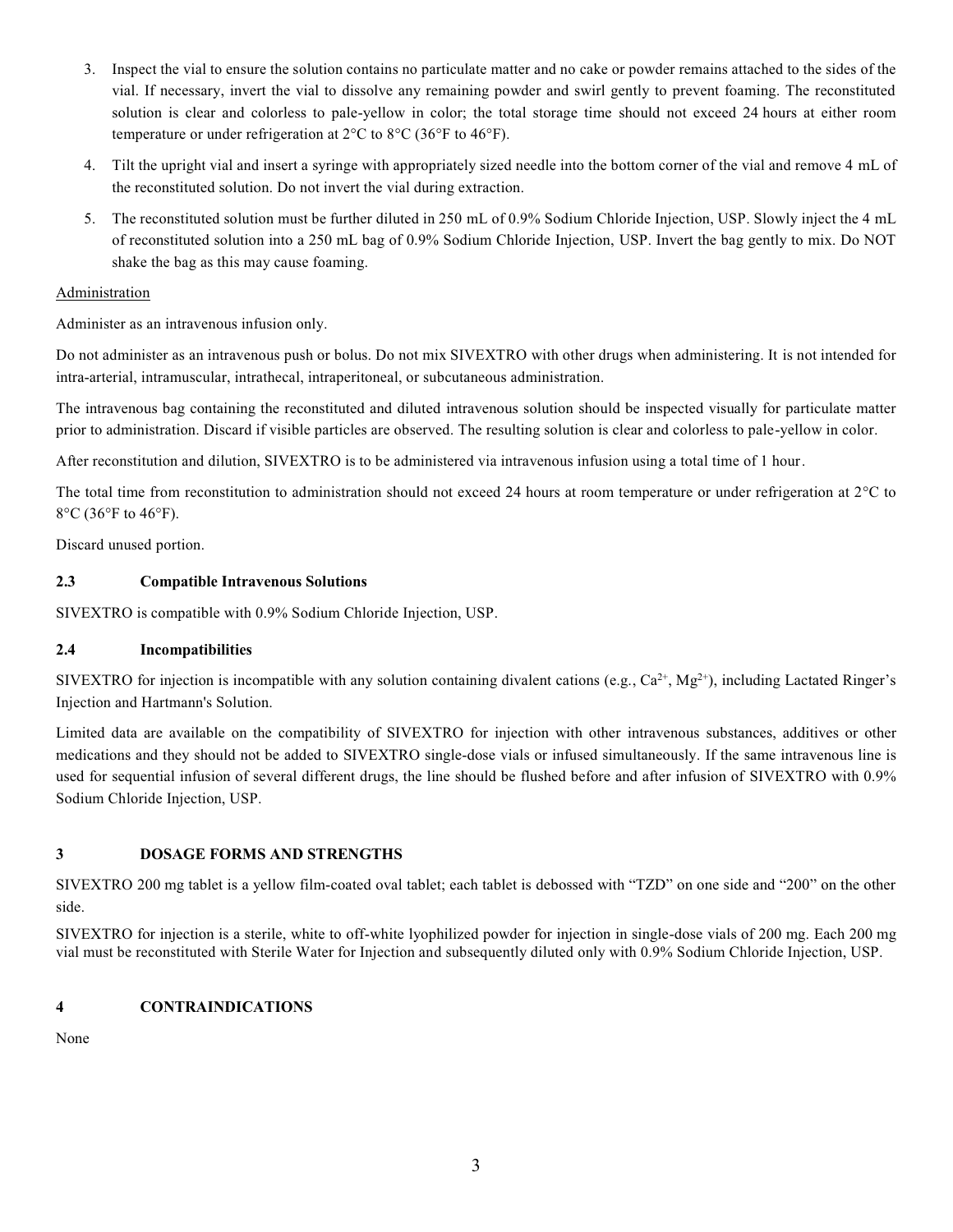# **5 WARNINGS AND PRECAUTIONS**

# **5.1 Patients with Neutropenia**

The safety and efficacy of SIVEXTRO in patients with neutropenia (neutrophil counts <1000 cells/mm<sup>3</sup>) have not been adequately evaluated. In an animal model of infection, the antibacterial activity of SIVEXTRO was reduced in the absence of granulocytes *[see Clinical Pharmacology (12.2)]*. Alternative therapies should be considered when treating patients with neutropenia and ABSSSI.

# **5.2** *Clostridioides difficile***-Associated Diarrhea**

*Clostridioides difficile*-associated diarrhea (CDAD) has been reported for nearly all systemic antibacterial agents including SIVEXTRO, with severity ranging from mild diarrhea to fatal colitis. Treatment with antibacterial agents can alter the normal flora of the colon and may permit overgrowth of *C. difficile*.

*C. difficile* produces toxins A and B which contribute to the development of CDAD. Hypertoxin producing strains of *C. difficile* cause increased morbidity and mortality, as these infections can be refractory to antibacterial therapy and may require colectomy. CDAD must be considered in all patients who present with diarrhea following antibacterial drug use. Careful medical history is necessary because CDAD has been reported to occur more than two months after the administration of antibacterial agents.

If CDAD is suspected or confirmed, antibacterial use not directed against *C. difficile* should be discontinued, if possible. Appropriate measures such as fluid and electrolyte management, protein supplementation, antibacterial treatment of *C. difficile*, and surgical evaluation should be instituted as clinically indicated.

# **5.3 Development of Drug-Resistant Bacteria**

Prescribing SIVEXTRO in the absence of a proven or strongly suspected bacterial infection or prophylactic indication is unlikely to provide benefit to the patient and increases the risk of the development of drug-resistant bacteria.

# **6 ADVERSE REACTIONS**

# **6.1 Clinical Trials Experience**

Because clinical trials are conducted under widely varying conditions, adverse reaction rates observed in clinical trials of a drug cannot be compared directly to rates from clinical trials of another drug and may not reflect rates observed in practice.

# **Adult Patients**

Adverse reactions were evaluated for 1425 adult patients treated with SIVEXTRO in two Phase 2 and four Phase 3 clinical trials (three Phase 3 trials for 6 days of therapy and one Phase 3 trial for 7-21 days of therapy). The median age of adult patients treated with SIVEXTRO in the Phase 2 and Phase 3 trials was 44 years, ranging between 17 and 94 years old. The majority of adult patients treated with SIVEXTRO were male (66%) and White (67%).

# **Serious Adverse Reactions and Adverse Reactions Leading to Discontinuation in Adults**

Serious adverse reactions occurred in 37/1425 (2.6%) of adult patients treated with SIVEXTRO and in 25/1000 (2.5%) of adult patients treated with the comparator. SIVEXTRO was discontinued due to an adverse reaction in 14/1425 (1%) of adult patients and the comparator was discontinued due to an adverse reaction in 13/1000 (1.3%) of adult patients.

# **Most Common Adverse Reactions in Adults**

The most common adverse reactions in adult patients treated with SIVEXTRO were nausea (7.1%), headache (4.5%), diarrhea (3.6%), vomiting (2.7%), and dizziness (1.6%). The median time of onset of adverse reactions was 5 days for both SIVEXTRO and linezolid with 12% occurring on the second day of treatment in both treatment groups.

Table 2 lists selected adverse reactions occurring in at least 2% of adult patients treated with SIVEXTRO in clinical trials.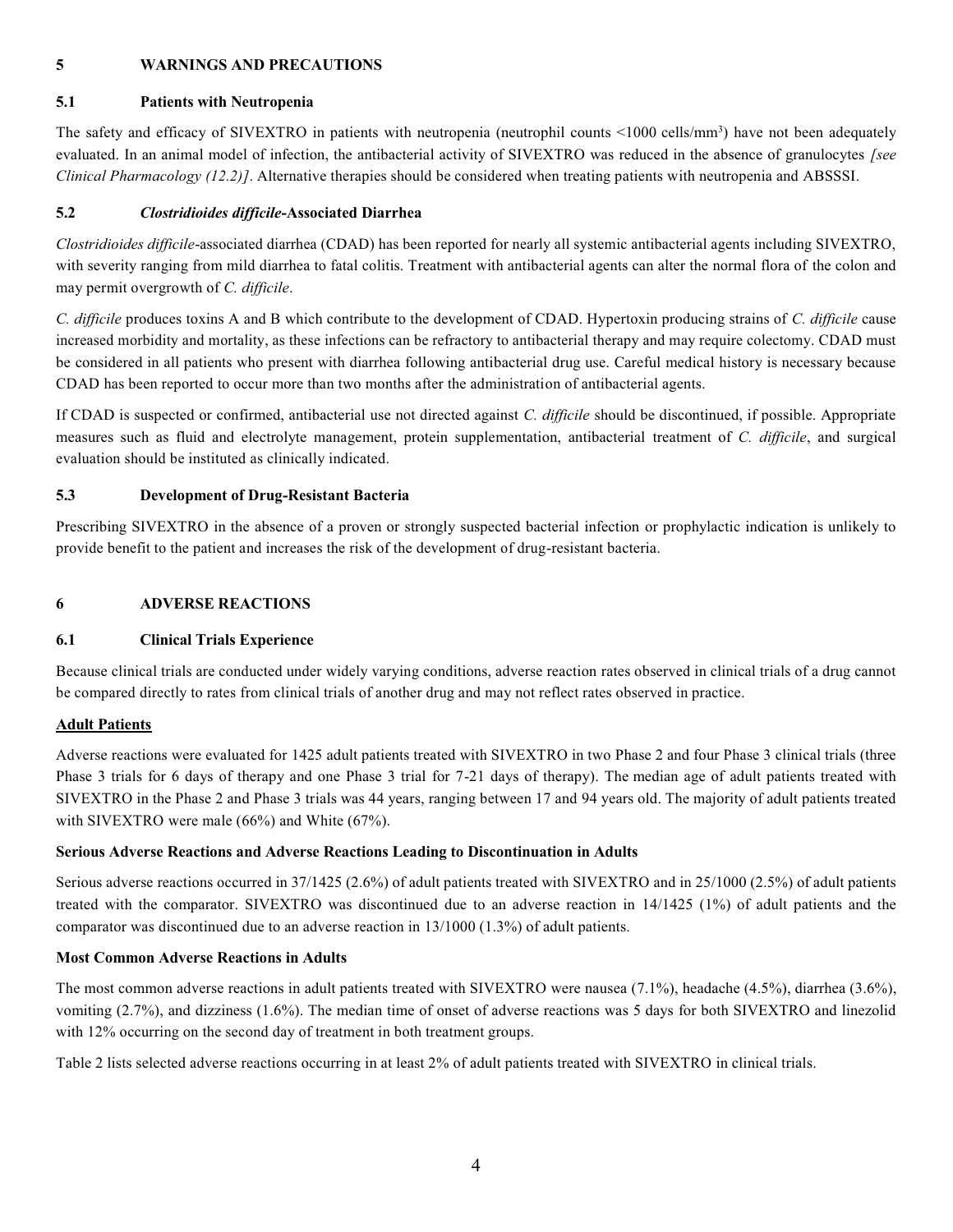# **Table 2: Selected Adverse Reactions Occurring in ≥2% of Adult Patients Receiving SIVEXTRO in the Pooled Phase 3 ABSSSI Clinical Trials**

|                                   | <b>Pooled Phase 3 ABSSSI Clinical Trials</b>                                     |                                                                                        |  |  |  |  |  |
|-----------------------------------|----------------------------------------------------------------------------------|----------------------------------------------------------------------------------------|--|--|--|--|--|
| <b>Adverse Reactions</b>          | <b>SIVEXTRO</b><br>(200 mg oral/intravenous once daily for 6 days)<br>$(N=1037)$ | <b>Linezolid</b><br>(600 mg oral/intravenous twice daily for<br>10 days)<br>$(N=1000)$ |  |  |  |  |  |
| <b>Gastrointestinal Disorders</b> |                                                                                  |                                                                                        |  |  |  |  |  |
| Nausea                            | 7%                                                                               | 10%                                                                                    |  |  |  |  |  |
| Diarrhea                          | $4\%$                                                                            | $5\%$                                                                                  |  |  |  |  |  |
| Vomiting                          | 3%                                                                               | $5\%$                                                                                  |  |  |  |  |  |
|                                   | <b>Nervous System Disorder</b>                                                   |                                                                                        |  |  |  |  |  |
| Headache                          | $5\%$                                                                            | $5\%$                                                                                  |  |  |  |  |  |
| <b>Dizziness</b>                  | $2\%$                                                                            | $2\%$                                                                                  |  |  |  |  |  |
|                                   | <b>Infusion- or Injection-Related Adverse Reactions*</b>                         |                                                                                        |  |  |  |  |  |
|                                   | $4\%$                                                                            | $2\%$                                                                                  |  |  |  |  |  |

\* Includes adverse reactions in the following body system or organ classes: General disorders and administration site conditions, infections and infestations, injury, poisoning and procedural complications, and vascular disorders, including but not limited to, phlebitis, injection- or infusion-site pain, injection- or infusion-site swelling, injection-site reaction, injection-site erythema, injection-site induration, and infusion-related reaction.

The following selected adverse reactions were reported in SIVEXTRO-treated adult patients at a rate of less than 2% in these clinical trials:

*Blood and Lymphatic System Disorders:* anemia

*Cardiovascular:* palpitations, tachycardia

*Eye Disorders:* asthenopia, vision blurred, visual impairment, vitreous floaters

*Immune System Disorders:* drug hypersensitivity

*Infections and Infestations: Clostridioides difficile* colitis, oral candidiasis, vulvovaginal mycotic infection

*Investigations:* hepatic transaminases increased (ALT increased, AST increased), gamma-glutamyltransferase (GGT) increased, white blood cell count decreased

*Nervous System Disorders:* hypoesthesia, paresthesia, VIIth nerve paralysis

*Psychiatric Disorders:* insomnia

*Skin and Subcutaneous Tissue Disorders:* pruritus, urticaria, dermatitis

*Vascular Disorders:* flushing, hypertension

#### **Laboratory Parameters**

Hematology laboratory abnormalities that were determined to be potentially clinically significant in the pooled Phase 3 ABSSSI clinical trials are provided in Table 3.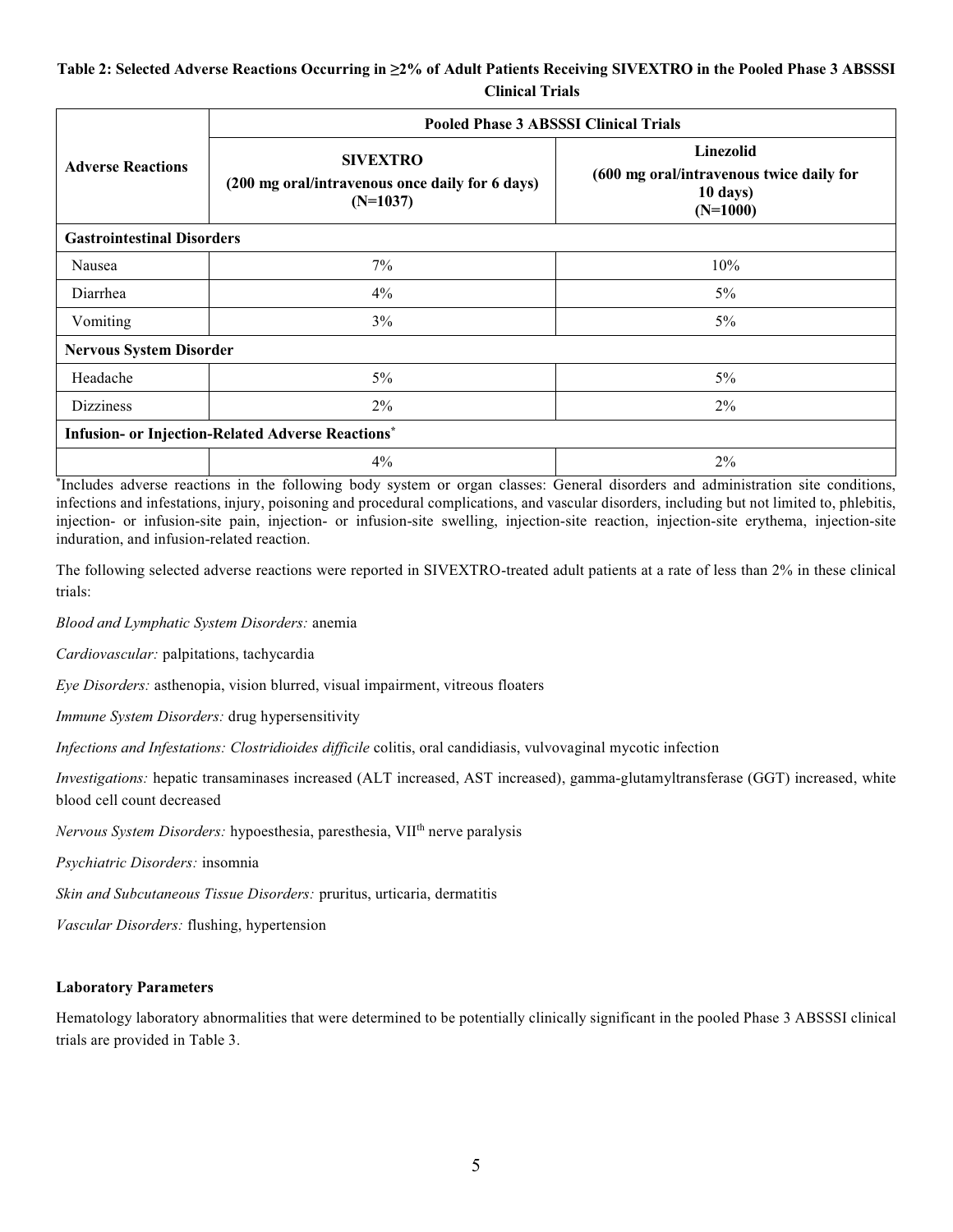#### **Table 3: Potentially Clinically Significant Lowest Laboratory Values in the Pooled Phase 3 ABSSSI Clinical Trials in Adults**

|                                                                   | Potentially Clinically Significant Values*,†                                                   |                                                                                              |  |  |
|-------------------------------------------------------------------|------------------------------------------------------------------------------------------------|----------------------------------------------------------------------------------------------|--|--|
| <b>Laboratory Assay</b>                                           | <b>SIVEXTRO</b><br>$(200$ mg<br>oral/intravenous<br>once daily for 6 days)<br>$(N)^{\ddagger}$ | <b>Linezolid</b><br>(600 mg oral/intravenous<br>twice daily for 10 days)<br>$(N)^{\ddagger}$ |  |  |
| Hemoglobin<br>$($ < 10.1 g/dL [M])<br>$(\leq 9 \text{ g/dL} [F])$ | (994)<br>$3.4\%$                                                                               | (957)<br>$3.4\%$                                                                             |  |  |
| Platelet count<br>$(<112 \times 10^3/\text{mm}^3)$                | (989)<br>$2.1\%$                                                                               | (950)<br>$3.8\%$                                                                             |  |  |
| Absolute neutrophil count<br>$(<0.8 \times 10^3/\text{mm}^3)$     | (980)<br>$0.4\%$                                                                               | (941)<br>$0.6\%$                                                                             |  |  |

 $M = male$ ;  $F = female$ 

\* <75% (<50% for absolute neutrophil count) of lower limit of normal (LLN) for post-baseline measurements

† Represents laboratory values within two days after the last dose of active drug

‡ Number of subjects with at least one post-baseline test result that are within two days after the last dose of active drug

#### **Myelosuppression**

Phase 1 studies conducted in healthy adults exposed to SIVEXTRO for 21 days showed a possible dose and duration effect on hematologic parameters beyond 6 days of treatment. In the Phase 3 trials, clinically significant changes in these parameters were generally similar for both treatment arms (see Table 3). In postmarketing experience, thrombocytopenia has been reported in patients treated with SIVEXTRO. In one postmarketing report, patients who experienced thrombocytopenia were treated with tedizolid for a median duration of 26.5 days. A duration of treatment beyond 6 days is not approved.

# **Peripheral and Optic Neuropathy**

Peripheral and optic neuropathy have been described in patients treated with another member of the oxazolidinone class for longer than 28 days. In Phase 3 trials in adults, reported adverse reactions for peripheral neuropathy and optic nerve disorders were similar between both treatment arms (peripheral neuropathy 1.2% vs. 0.7% for tedizolid phosphate and linezolid, respectively; optic nerve disorders 0.3% vs. 0.1%, respectively).

#### **Pediatric Patients**

Adverse reactions were evaluated in 91 pediatric patients with ABSSSI ranging from 12 to <18 years of age treated with IV and/or oral SIVEXTRO 200 mg for 6 days and 29 patients treated with comparator agents for 10 days. The majority of pediatric patients treated with SIVEXTRO were male (64%) and white (88%).

Serious adverse reactions occurred in 1/91 (1%) of pediatric patients treated with SIVEXTRO and in none of the 29 patients treated with the comparator. Adverse reactions leading to discontinuation occurred in 1 (1%) pediatric patient in the SIVEXTRO arm and in none in the comparator arm.

The most common adverse reactions occurring in pediatric patients receiving SIVEXTRO in the ABSSSI clinical trial were phlebitis (3%), increased hepatic transaminases (alanine aminotransferase, aspartate aminotransferase) (3%), anemia, and vomiting (1%).

Safety has not been evaluated in pediatric patients under 12 years of age.

# **Laboratory Parameters**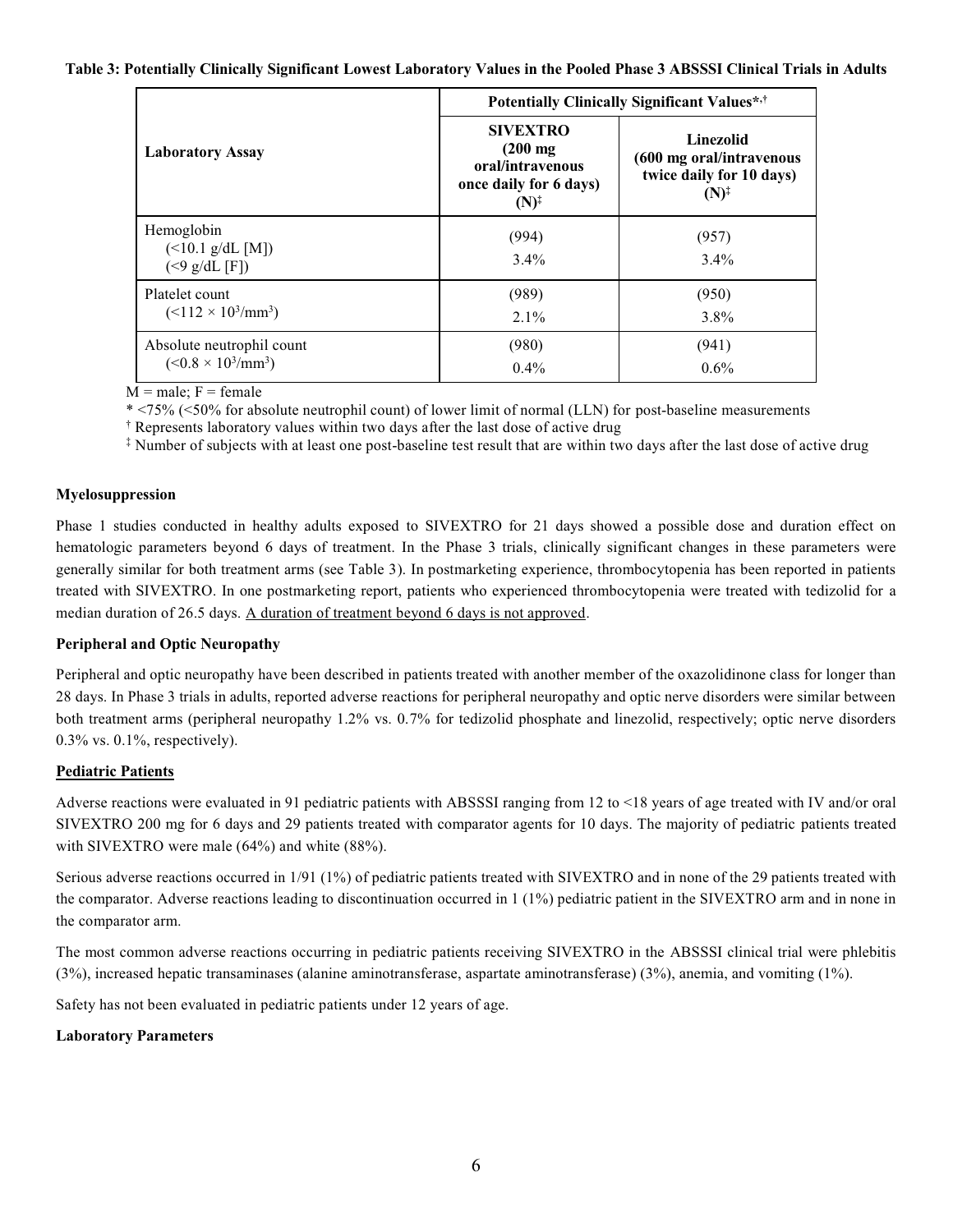**Table 4: Potentially Clinically Significant Lowest Laboratory Values in the ABSSSI Clinical Trial in Pediatric Patients (12-**

|                                                                | Potentially Clinically Significant Values*,†                                                   |                                                               |  |  |  |
|----------------------------------------------------------------|------------------------------------------------------------------------------------------------|---------------------------------------------------------------|--|--|--|
| <b>Laboratory Assay</b>                                        | <b>SIVEXTRO</b><br>$(200$ mg<br>oral/intravenous<br>once daily for 6 days)<br>$(N)^{\ddagger}$ | Comparators <sup>§</sup><br>(for 10 days)<br>$(N)^{\ddagger}$ |  |  |  |
| Hemoglobin<br>$($ < 10.1 g/dL [M])<br>$(< 9 \text{ g/dL} [F])$ | (85)<br>$2.4\%$                                                                                | (26)<br>$0.0\%$                                               |  |  |  |
| Platelet count<br>$(<112 \times 10^3/\text{mm}^3)$             | (82)<br>$1.2\%$                                                                                | (26)<br>$0.0\%$                                               |  |  |  |
| Absolute neutrophil count<br>$(<0.8 \times 10^3/\text{mm}^3)$  | (85)<br>$0.0\%$                                                                                | (26)<br>$0.0\%$                                               |  |  |  |

**<18 years)**

 $M = male$ ;  $F = female$ 

\* <75% (<50% for absolute neutrophil count) of lower limit of normal (LLN) for post-baseline measurements † Represents laboratory values within two days after the last dose of active drug

‡ Number of subjects with at least one post-baseline test result that are within two days after the last dose of active drug § 5 IV and 4 oral comparators selected per local standard of care

# **6.2 Postmarketing Experience**

The following adverse reactions have been identified during post approval use of SIVEXTRO. Because these reactions are reported voluntarily from a population of uncertain size, it is not always possible to reliably estimate their frequency or establish a causal relationship to drug exposure.

*Blood and Lymphatic System Disorders:* thrombocytopenia

# **7 DRUG INTERACTIONS**

Orally administered SIVEXTRO inhibits Breast Cancer Resistance Protein (BCRP) in the intestine, which can increase the plasma concentrations of orally administered BCRP substrates, and the potential for adverse reactions. If possible, an interruption in the treatment of the co-administered BCRP substrate medicinal product should be considered during treatment with SIVEXTRO, especially for BCRP substrates with a narrow therapeutic index (e.g., methotrexate or topotecan). If coadministration cannot be avoided, monitor for adverse reactions related to the concomitantly administered BCRP substrates, including rosuvastatin. *[See Clinical Pharmacology (12.3).]*

# **8 USE IN SPECIFIC POPULATIONS**

# **8.1 Pregnancy**

# **Risk Summary**

Based on animal reproduction studies, SIVEXTRO may cause fetal harm when administered to pregnant women. The available data on the use of SIVEXTRO in pregnant women are insufficient to evaluate for a drug-associated risk of major birth defects, miscarriage, or adverse maternal or fetal outcomes. Advise pregnant women of the potential risks to a fetus. Fetal developmental toxicities were observed in mice and rats treated with SIVEXTRO. In embryo-fetal studies in mice and rats, tedizolid phosphate was shown to produce fetal developmental toxicities in mice and maternal toxicity and fetal developmental toxicities in rats. Tedizolid phosphate administered orally during organogenesis to pregnant animals was associated with reduced fetal weights and an increased incidence of costal cartilage anomalies in the absence of maternal toxicity in mice; and maternal toxicity, decreased fetal weights, and increased skeletal variations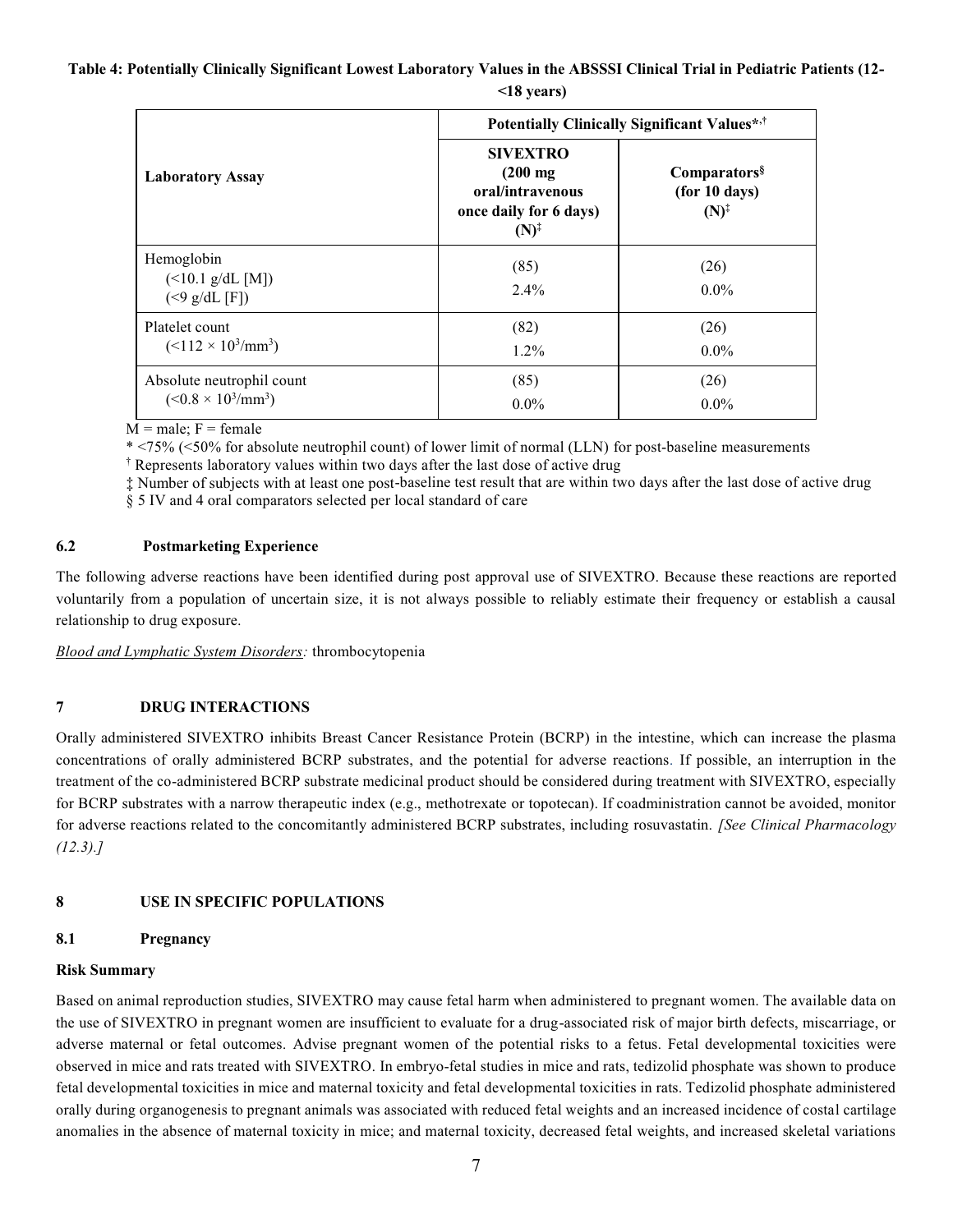in rats at plasma exposures approximately 4- and 6-times respectively, the human plasma exposure at the maximum recommended human dose (MRHD) of 200 mg/day. In female rats administered tedizolid phosphate during organogenesis through lactation, there was no evidence of fetal toxicity, developmental delays, or impaired reproduction in the offspring at plasma exposures approximately equivalent to the human plasma exposure at the MRHD *(see Data)*.

The estimated background risk of major birth defects and miscarriage for the indicated population is unknown. All pregnancies have a background risk of birth defect, loss, or other adverse outcomes. In the U.S. general population, the estimated background risk of major birth defects and miscarriage in clinically recognized pregnancies is 2-4% and 15-20%, respectively.

# **Data**

# *Animal Data*

In an embryo-fetal development study, tedizolid phosphate administered orally to pregnant mice at doses of 1, 5, and 25 mg/kg/day during organogenesis (Gestational Day [GD] 6 to GD15) was associated with fetal developmental effects occurring in the absence of maternal toxicity, including reduced fetal weights and an increased incidence of costal cartilage anomalies at the high dose (approximately 4-times the human plasma exposure at the MRHD based on plasma AUC comparison). Tedizolid phosphate administered orally at doses of 2.5, 5, and 15 mg/kg/day to pregnant rats during organogenesis (GD6 through GD17) was associated with maternal toxicity (reduced maternal body weights), decreased fetal weights, and increased skeletal variations including reduced ossification of the sternebrae, vertebrae, and skull at the high dose of 15 mg/kg/day (approximately 6-times the human plasma exposure at the MRHD based on plasma AUC comparison). The doses not associated with fetal toxicity in mice and maternal and fetal toxicity in rats were 5 and 2.5 mg/kg/day respectively (for both species approximately equivalent to the human plasma exposure at the MRHD based on plasma AUC comparison).

In a pre-postnatal study, oral tedizolid phosphate administered to female rats at doses of 1.25, 2.5, and 3.75 mg/kg/day during gestation and lactation (GD6 through Lactational Day 20) was not associated with maternal toxicity, fetal toxicity, developmental delays, or impaired reproduction at doses up to the high dose of 3.75 mg/kg/day (approximately equivalent to the human plasma exposure at the MRHD based on plasma AUC comparison).

# **8.2 Lactation**

# **Risk Summary**

There is no information on the presence of tedizolid in human milk. Tedizolid is present in rat milk. When a drug is present in animal milk, it is likely that the drug will be present in human milk. There are no data on the effects of SIVEXTRO on the breastfed child or on milk production.

The developmental and health benefits of breastfeeding should be considered along with the mother's clinical need for SIVEXTRO and any potential adverse effects on the breastfed child from SIVEXTRO or from the underlying maternal condition.

# **8.4 Pediatric Use**

The safety and effectiveness of SIVEXTRO for the treatment of ABSSSI have been established in pediatric patients aged 12 years and older. Use of SIVEXTRO for the treatment of ABSSSI is supported by evidence from adequate and well-controlled studies in adults with additional pharmacokinetic and safety data in pediatric patients aged 12 years and older *[see Adverse Reactions (6.1), Clinical Pharmacology (12.3), and Clinical Studies (14.1)]*.

Safety and effectiveness of SIVEXTRO in pediatric patients below the age of 12 years have not been established.

# **8.5 Geriatric Use**

Clinical studies of SIVEXTRO did not include sufficient numbers of subjects aged 65 and over to determine whether they respond differently from younger subjects. No overall differences in pharmacokinetics were observed between elderly subjects and younger subjects.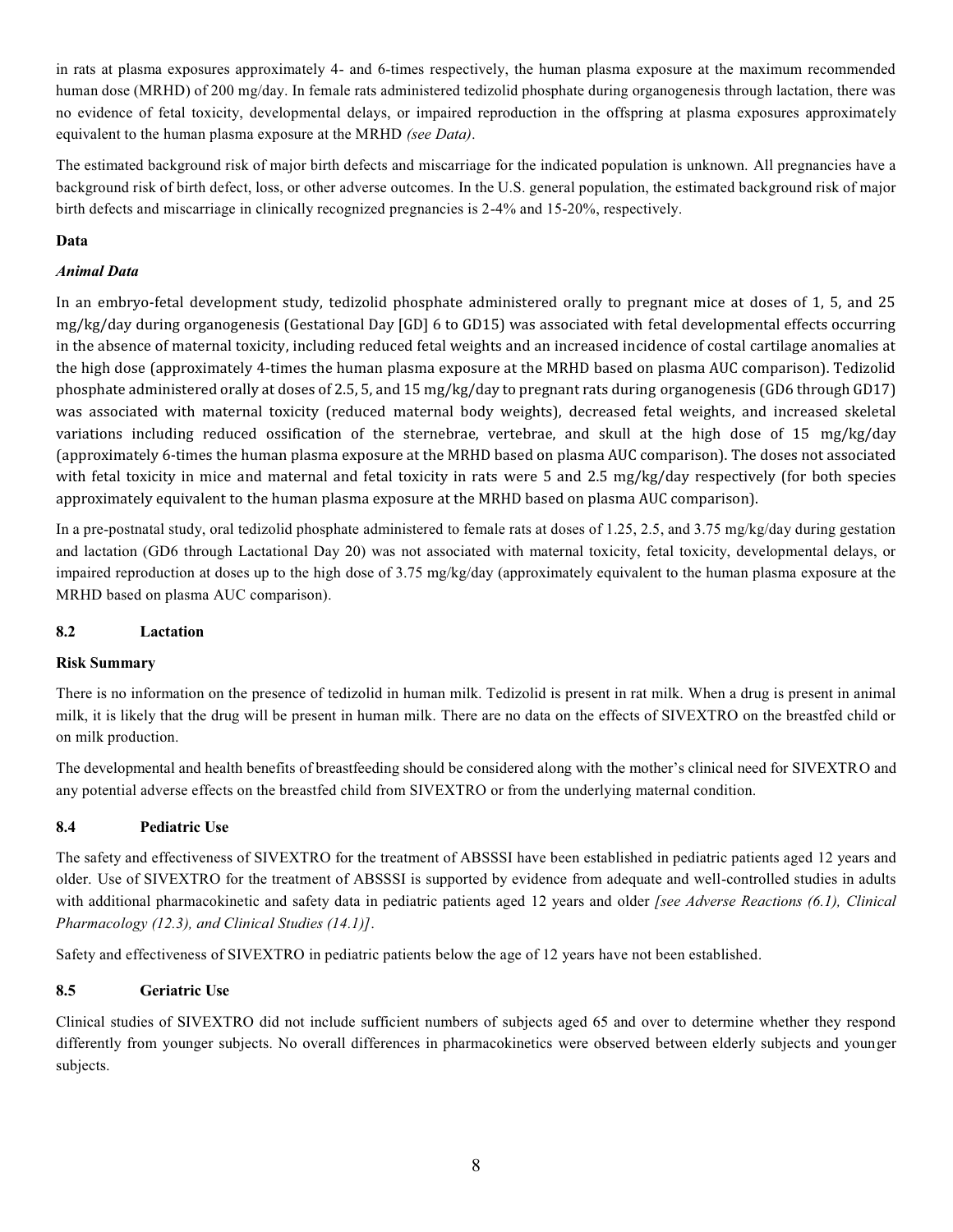#### **10 OVERDOSAGE**

In the event of overdosage, SIVEXTRO should be discontinued and general supportive treatment given. Hemodialysis does not result in meaningful removal of tedizolid from systemic circulation.

#### **11 DESCRIPTION**

SIVEXTRO (tedizolid phosphate), a phosphate prodrug, is converted to tedizolid in the presence of phosphatases.

Tedizolid phosphate has the chemical name [(5*R*)-(3-{3-Fluoro-4-[6-(2-methyl-2*H*-tetrazol- 5-yl) pyridin-3-yl]phenyl}-2 oxooxazolidin- 5-yl]methyl hydrogen phosphate.

Its empirical formula is  $C_{17}H_{16}FN_6O_6P$  and its molecular weight is 450.32. Its structural formula is:



Tedizolid phosphate is a white to yellow solid and is administered orally or by intravenous infusion.

The pharmacologically active moiety, tedizolid, is an antibacterial agent of the oxazolidinone class.

SIVEXTRO tablets contain 200 mg of tedizolid phosphate, and the following inactive ingredients: crospovidone, magnesium stearate, mannitol, microcrystalline cellulose, and povidone. In addition, the film coating contains the following inactive ingredients: polyethylene glycol/macrogol, polyvinyl alcohol, talc, titanium dioxide, and yellow iron oxide.

SIVEXTRO for injection is a sterile, white to off-white sterile lyophilized powder supplied in a clear glass single-dose vial. Each vial contains 200 mg of tedizolid phosphate and the inactive ingredient, mannitol (105 mg). Sodium hydroxide and hydrochloric acid are used as needed for pH adjustment. When reconstituted as directed with 4 mL of Sterile Water for Injection, each mL contains 50 mg of tedizolid phosphate. The pH of the reconstituted solution is 7.4 to 8.1.

# **12 CLINICAL PHARMACOLOGY**

# **12.1 Mechanism of Action**

Tedizolid is an antibacterial drug *[see Microbiology (12.4)]*.

# **12.2 Pharmacodynamics**

The AUC/minimum inhibitory concentration (MIC) was shown to best correlate with tedizolid activity in animal infection models.

In the mouse thigh infection model of *S. aureus*, antistaphylococcal killing activity was impacted by the presence of granulocytes. In granulocytopenic mice (neutrophil count <100 cells/mL), bacterial stasis was achieved at a human-equivalent dose of approximately 2000 mg/day; whereas, in non-granulocytopenic animals, stasis was achieved at a human-equivalent dose of approximately 100 mg/day. The safety and efficacy of SIVEXTRO for the treatment of neutropenic patients (neutrophil counts <1000 cells/mm<sup>3</sup>) have not been evaluated.

# **Cardiac Electrophysiology**

In a randomized, positive- and placebo-controlled crossover thorough QTc study, 48 enrolled subjects were administered a single oral dose of SIVEXTRO at a therapeutic dose of 200 mg, SIVEXTRO at a supratherapeutic dose of 1200 mg, placebo, and a positive control; no significant effects of SIVEXTRO on heart rate, electrocardiogram morphology, PR, QRS, or QT interval were detected. Therefore, SIVEXTRO does not affect cardiac repolarization.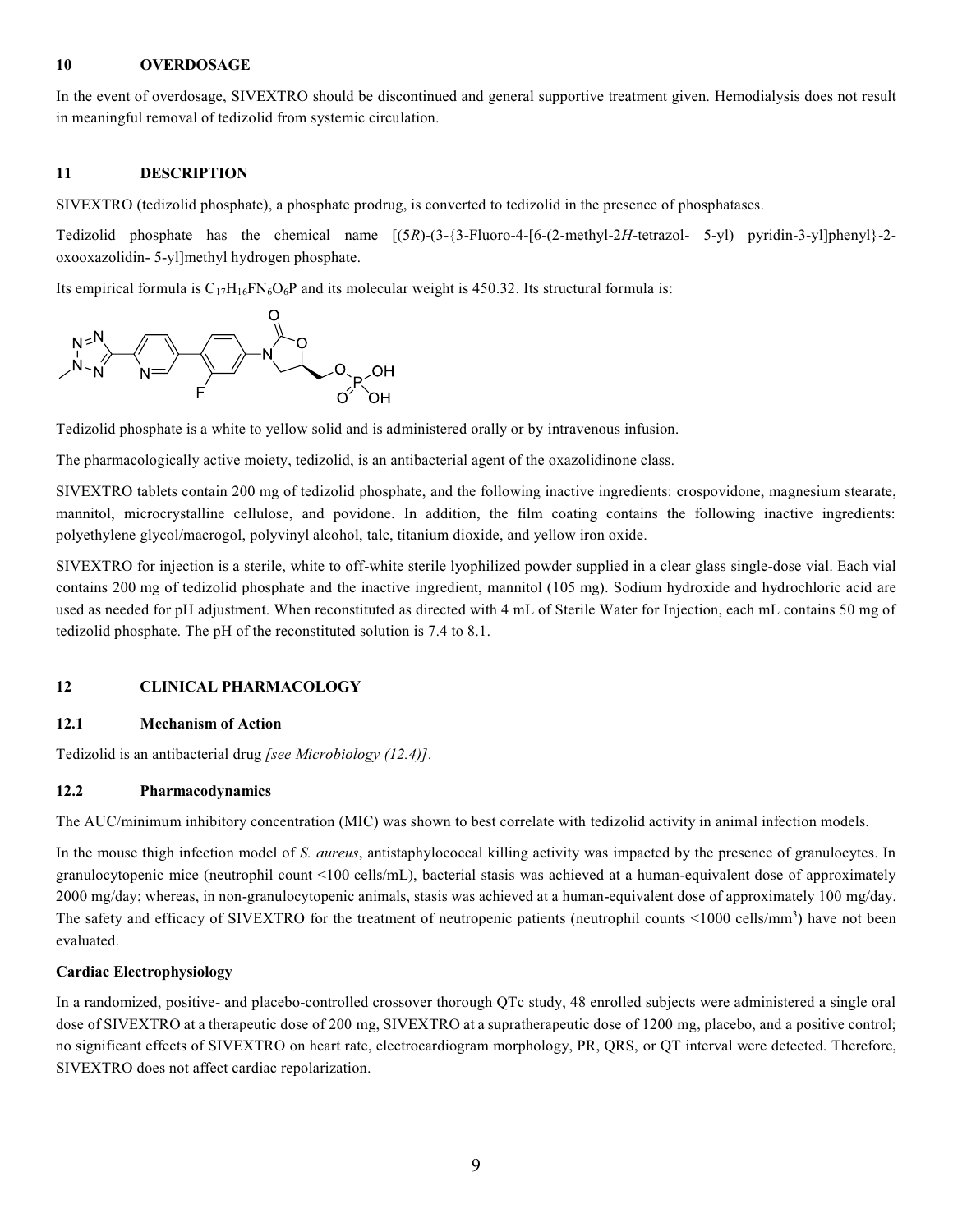# **12.3 Pharmacokinetics**

Tedizolid phosphate is a prodrug that is converted by phosphatases to tedizolid, the microbiologically active moiety, following oral and intravenous administration. Only the pharmacokinetic profile of tedizolid is discussed further due to negligible systemic exposure of tedizolid phosphate following oral and intravenous administration. Following multiple once-daily oral or intravenous administration, steady state concentrations are achieved within approximately three days with tedizolid accumulation of approximately 30% (tedizolid half-life of approximately 12 hours). Pharmacokinetic (PK) parameters of tedizolid following oral and intravenous administration of 200 mg once daily tedizolid phosphate are shown in Table 5.

**Table 5: Mean (Standard Deviation) Tedizolid Pharmacokinetic Parameters Following Single and Multiple Oral and Intravenous Administration of 200 mg Once-Daily Tedizolid Phosphate**

| Pharmacokinetic                                    |                    | Oral                | <b>Intravenous</b> |                     |  |
|----------------------------------------------------|--------------------|---------------------|--------------------|---------------------|--|
| <b>Parameters of</b><br>Tedizolid*                 | <b>Single Dose</b> | <b>Steady State</b> | <b>Single Dose</b> | <b>Steady State</b> |  |
| $C_{\text{max}}$ (mcg/mL)                          | 2.0(0.7)           | 2.2(0.6)            | 2.3(0.6)           | 3.0(0.7)            |  |
| $T_{\text{max}}(hr)^{\dagger}$                     | $2.5(1.0 - 8.0)$   | $3.5(1.0 - 6.0)$    | $1.1(0.9 - 1.5)$   | $1.2(0.9 - 1.5)$    |  |
| $AUC$ (mcg·hr/mL) <sup><math>\ddagger</math></sup> | 23.8(6.8)          | 25.6(8.5)           | 26.6(5.2)          | 29.2(6.2)           |  |
| $CL$ or $CL/F$ $(L/hr)$                            | 7.5(2.3)           | 6.9(1.7)            | 6.4(1.2)           | 5.9(1.4)            |  |

 $*$  C<sub>max</sub>, maximum concentration; T<sub>max</sub>, time to reach C<sub>max</sub>; AUC, area under the concentration-time curve; CL, systemic clearance; CL/F, apparent oral clearance

† Median (range)

<sup>‡</sup> AUC is AUC<sub>0-∞</sub> (AUC from time 0 to infinity) for single-dose administration and AUC<sub>0-24</sub> (AUC from time 0 to 24 hours) for multiple-dose administration

#### **Absorption**

Peak plasma tedizolid concentrations are achieved within approximately 3 hours following oral administration under fasting conditions or at the end of the 1 hour intravenous infusion of tedizolid phosphate. The absolute bioavailability is approximately 91% and no dosage adjustment is necessary between intravenous and oral administration.

Tedizolid phosphate (oral) may be administered with or without food as total systemic exposure ( $AUC_{0-\alpha}$ ) is unchanged between fasted and fed (high-fat, high-calorie) conditions.

# **Distribution**

Protein binding of tedizolid to human plasma proteins is approximately 70 to 90%. The mean steady state volume of distribution of tedizolid in healthy adults following a single intravenous dose of tedizolid phosphate 200 mg ranged from 67 to 80 L (approximately twice total body water). Tedizolid penetrates into the interstitial space fluid of adipose and skeletal muscle tissue with exposure similar to free drug exposure in plasma.

#### **Elimination**

#### *Metabolism*

Other than tedizolid, which accounts for approximately 95% of the total radiocarbon AUC in plasma, there are no other significant circulating metabolites in humans.

There was no degradation of tedizolid in human liver microsomes indicating tedizolid is unlikely to be a substrate for hepatic CYP450 enzymes.

*In vitro* studies showed that conjugation of tedizolid is mediated via multiple sulfotransferase (SULT) isoforms (SULT1A1, SULT1A2, and SULT2A1).

# *Excretion*

Following single oral administration of <sup>14</sup>C-labeled tedizolid phosphate under fasted conditions, the majority of elimination occurred via the liver, with 82% of the radioactive dose recovered in feces and 18% in urine, primarily as a non-circulating and microbiologically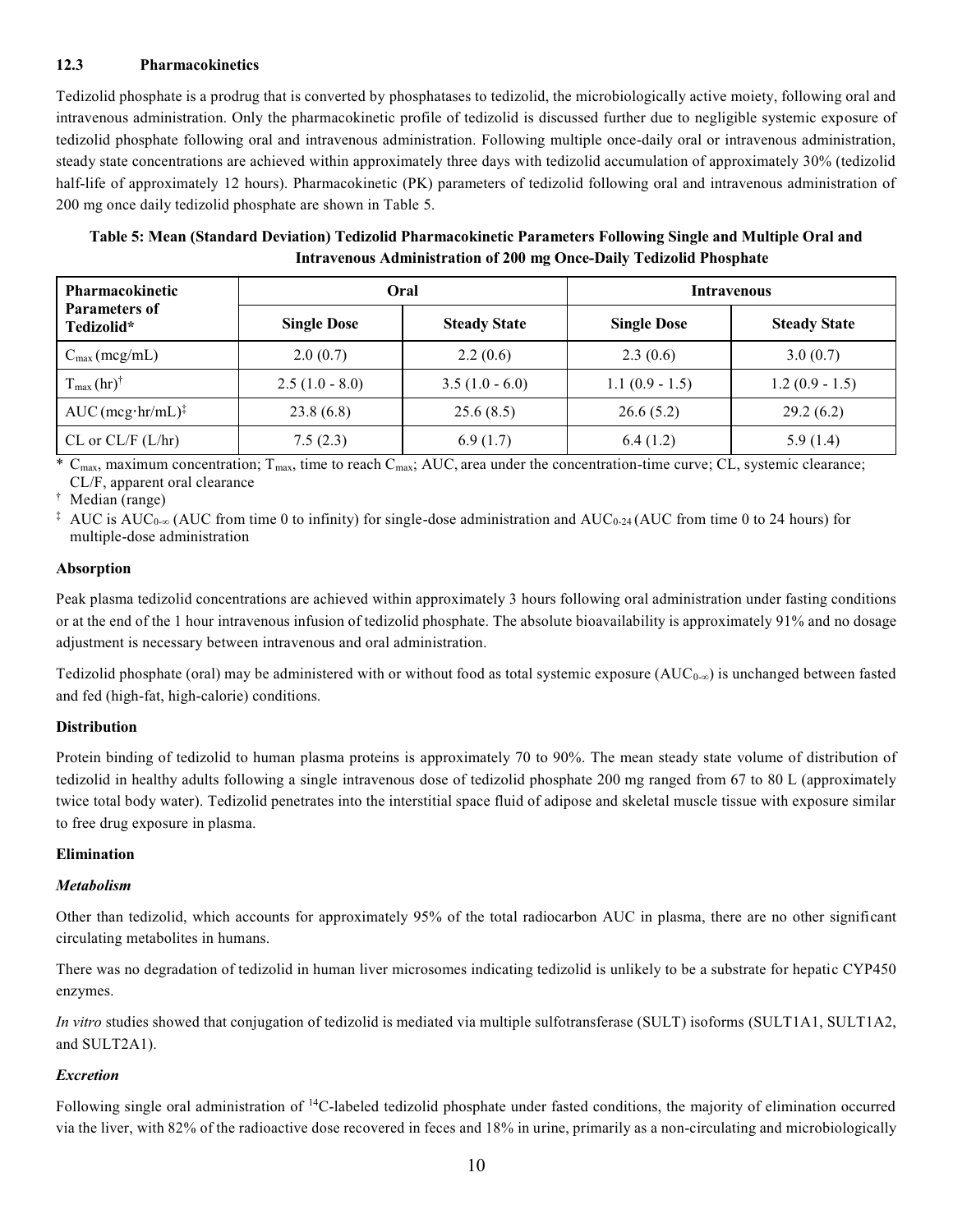inactive sulfate conjugate. Most of the elimination of tedizolid (>85%) occurs within 96 hours. Less than 3% of the tedizolid phosphateadministered dose is excreted in feces and urine as unchanged tedizolid.

#### **Specific Populations**

Based on the population pharmacokinetic analysis, there are no clinically relevant demographic or clinical patient factors (including age, gender, race, ethnicity, weight, body mass index, and measures of renal or liver function) that impact the pharmacokinetics of tedizolid.

### *Patients with Hepatic Impairment*

Following administration of a single 200 mg oral dose of SIVEXTRO, no clinically meaningful changes in mean tedizolid  $C_{\text{max}}$  and  $AUC_{0-\infty}$  were observed in adult patients with moderate (n=8) or severe (n=8) hepatic impairment (Child-Pugh Class B and C) compared to 8 matched healthy control subjects. No dose adjustment is necessary for patients with hepatic impairment.

#### *Patients with Renal Impairment*

Following administration of a single 200 mg intravenous dose of SIVEXTRO to 8 adult subjects with severe renal impairment defined as eGFR <30 mL/min/1.73 m<sup>2</sup>, the C<sub>max</sub> was essentially unchanged and AUC<sub>0-∞</sub> was decreased by less than 10% compared to 8 matched healthy control adult subjects. Hemodialysis does not result in meaningful removal of tedizolid from systemic circulation, as assessed in subjects with end-stage renal disease (eGFR <15 mL/min/1.73 m<sup>2</sup> ). No dosage adjustment is necessary in patients with renal impairment or patients on hemodialysis.

#### *Geriatric Patients*

The pharmacokinetics of tedizolid were evaluated in a Phase 1 study conducted in elderly healthy volunteers (age 65 years and older, with at least 5 subjects at least 75 years old; n=14) compared to younger control subjects (25 to 45 years old; n=14) following administration of a single oral dose of SIVEXTRO 200 mg. There were no clinically meaningful differences in tedizolid  $C_{\text{max}}$  and AUC<sub>0</sub>. between elderly subjects and younger control subjects. No dosage adjustment of SIVEXTRO is necessary in elderly patients.

# *Male and Female Patients*

The impact of gender on the pharmacokinetics of SIVEXTRO was evaluated in clinical trials of adult healthy males and females and in a population pharmacokinetics analysis. The pharmacokinetics of tedizolid were similar in males and females. No dosage adjustment of SIVEXTRO is necessary based on gender.

# *Pediatric Patients*

Compared to adult patients, tedizolid exposures are higher in pediatric patients 12 to <18 years of age following multiple dose administration of IV or oral SIVEXTRO (geometric mean  $C_{\text{max}}$  3.13 vs. 2.00 mcg/mL, AUC<sub>24h</sub> 28.6 vs. 21.0 mcg\*h/mL); however, this increase in exposure is not considered clinically significant.

#### **Drug Interaction Studies**

#### *Drug Metabolizing Enzymes*

Transformation via Phase 1 hepatic oxidative metabolism is not a significant pathway for elimination of SIVEXTRO.

Neither SIVEXTRO nor tedizolid detectably inhibited or induced the metabolism of selected CYP enzyme substrates, suggesting that drug-drug interactions based on oxidative metabolism are unlikely.

#### *Membrane Transporters*

The potential for tedizolid or tedizolid phosphate to inhibit transport of probe substrates of important drug uptake (OAT1, OAT3, OATP1B1, OATP1B3, OCT1, and OCT2) and efflux transporters (P-gp and BCRP) was tested *in vitro*. No clinically relevant interactions are expected to occur with these transporters except BCRP.

Coadministration of multiple oral doses of SIVEXTRO (200 mg once daily) increased the  $C_{\text{max}}$  and AUC of rosuvastatin (10 mg single oral dose), a known BCRP substrate, by approximately 55% and 70%, respectively, in healthy adult subjects *[see Drug Interactions (7)]*.

#### *Monoamine Oxidase Inhibition*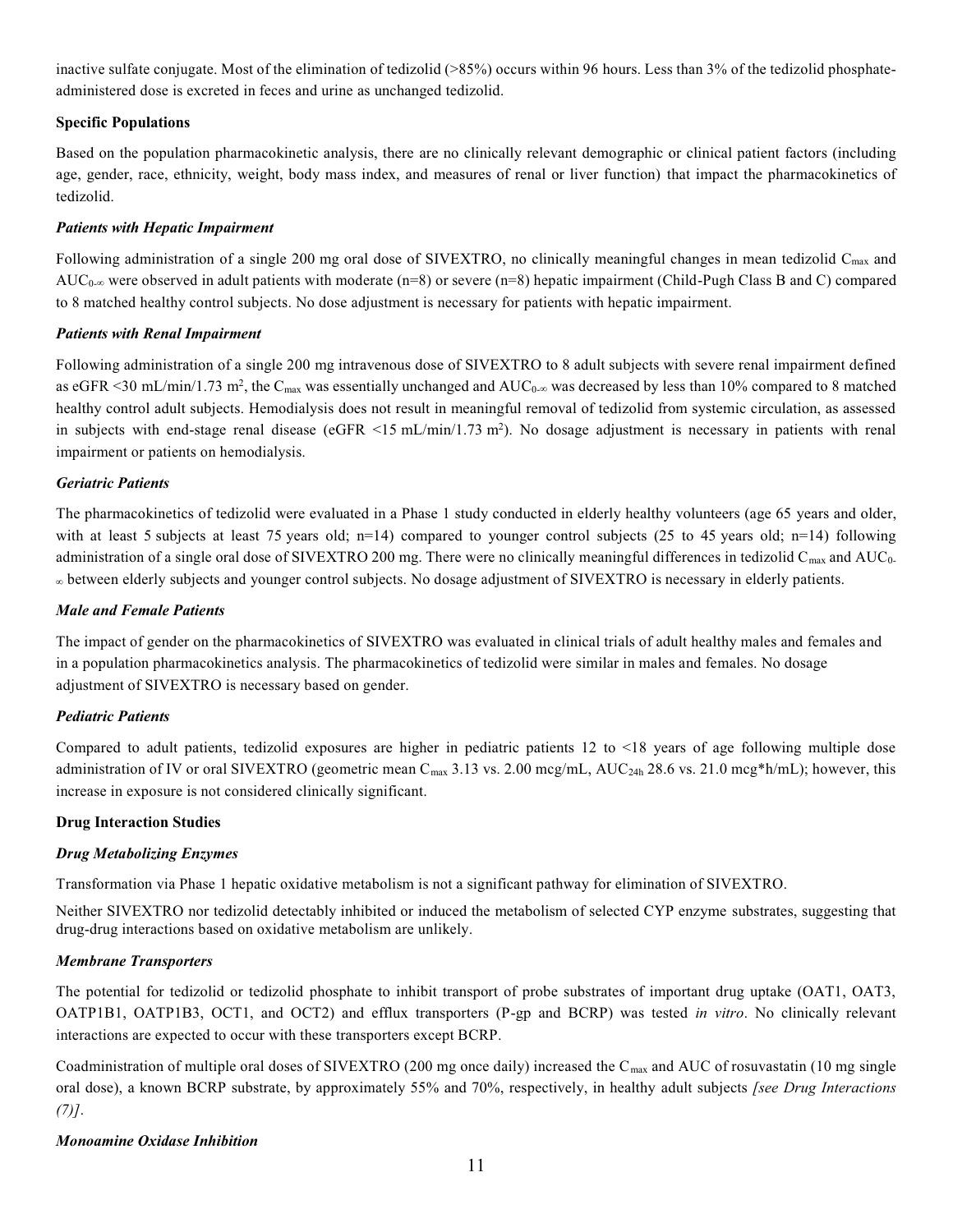Tedizolid is a reversible inhibitor of monoamine oxidase (MAO) *in vitro*. The interaction with MAO inhibitors could not be evaluated in Phase 2 and 3 trials, as subjects taking such medications were excluded from the trials.

# *Adrenergic Agents*

Two placebo-controlled crossover studies were conducted to assess the potential of 200 mg oral SIVEXTRO at steady state to enhance pressor responses to pseudoephedrine and tyramine in healthy adults. No meaningful changes in blood pressure or heart rate were seen with pseudoephedrine. The median tyramine dose required to cause an increase in systolic blood pressure of ≥30 mmHg from pre-dose baseline was 325 mg with SIVEXTRO compared to 425 mg with placebo. Palpitations were reported in 21/29 (72.4%) adult subjects exposed to SIVEXTRO compared to 13/28 (46.4%) exposed to placebo in the tyramine challenge study.

#### *Serotonergic Agents*

Serotonergic effects at doses of tedizolid phosphate up to 30-fold above the human equivalent dose did not differ from vehicle control in a mouse model that predicts serotonergic activity. In Phase 3 trials, subjects taking serotonergic agents including antidepressants such as selective serotonin reuptake inhibitors (SSRIs), tricyclic antidepressants, and serotonin 5-hydroxytryptamine (5-HT1) receptor agonists (triptans), meperidine, or buspirone were excluded.

#### **12.4 Microbiology**

#### **Mechanism of Action**

The antibacterial activity of tedizolid is mediated by binding to the 50S subunit of the bacterial ribosome resulting in inhibition of protein synthesis. Tedizolid inhibits bacterial protein synthesis through a mechanism of action different from that of other non-oxazolidinone class antibacterial drugs; therefore, cross-resistance between tedizolid and other classes of antibacterial drugs is unlikely. The results of *in vitro* time-kill studies show that tedizolid is bacteriostatic against enterococci, staphylococci, and streptococci.

#### **Resistance**

Organisms resistant to oxazolidinones via mutations in chromosomal genes encoding 23S rRNA or ribosomal proteins (L3 and L4) are generally cross-resistant to tedizolid. In the limited number of *Staphylococcus aureus* strains tested, the presence of the chloramphenicolflorfenicol resistance (*cfr*) gene did not result in resistance to tedizolid in the absence of chromosomal mutations. Mutations in 23SrRNA (G2576T mutation) have been associated with tedizolid resistance in *S. aureus* isolates.

Spontaneous mutations conferring reduced susceptibility to tedizolid occur *in vitro* at a frequency rate of approximately 10<sup>-10</sup>.

### **Interaction with Other Antimicrobial Drugs**

*In vitro* drug combination studies with tedizolid and aztreonam, ceftriaxone, ceftazidime, imipenem, rifampin, trimethoprim/sulfamethoxazole, minocycline, clindamycin, ciprofloxacin, daptomycin, vancomycin, gentamicin, amphotericin B, ketoconazole, and terbinafine demonstrate neither synergy nor antagonism.

#### **Antimicrobial Activity**

Tedizolid has been shown to be active against most isolates of the following bacteria, both *in vitro* and in clinical infections, as described in *Indications and Usage (1)*.

### **Aerobic bacteria**

#### **Gram-positive bacteria**

*Staphylococcus aureus* (including methicillin-resistant [MRSA] and methicillin-susceptible [MSSA] isolates)

*Streptococcus pyogenes*

*Streptococcus agalactiae*

*Streptococcus anginosus* Group (including *S. anginosus*, *S. intermedius*, and *S. constellatus*)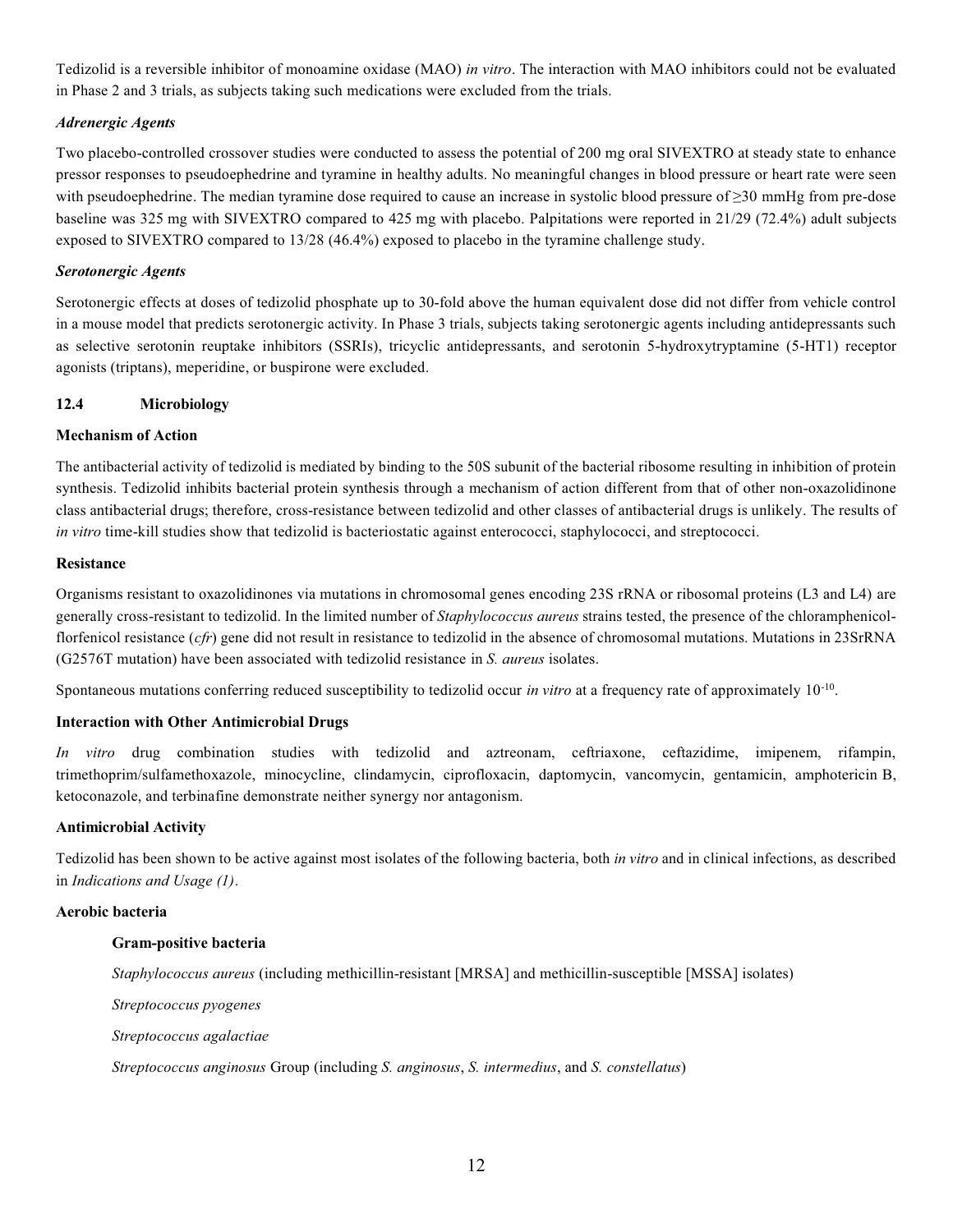The following *in vitro* data are available, but their clinical significance is unknown. At least 90% of the following bacteria exhibit an *in vitro* minimum inhibitory concentration (MIC) less than or equal to the susceptible breakpoint for tedizolid against isolates of similar genus or organism group. However, the efficacy of SIVEXTRO in treating clinical infections caused by these bacteria has not been established in adequate and well-controlled clinical trials.

#### **Aerobic bacteria**

### **Gram-positive bacteria**

*Staphylococcus epidermidis* (including methicillin-susceptible and methicillin-resistant isolates)

*Staphylococcus haemolyticus Staphylococcus lugdunensis*

*Enterococcus faecium* 

#### *Susceptibility Testing*

For specific information regarding susceptibility test interpretive criteria and associated test methods and quality control standards recognized by FDA for this drug, please see: <https://www.fda.gov/STIC>

# **13 NONCLINICAL TOXICOLOGY**

#### **13.1 Carcinogenesis, Mutagenesis, Impairment of Fertility**

#### **Carcinogenicity**

Long-term carcinogenicity studies have not been conducted with tedizolid phosphate.

# **Mutagenesis**

Tedizolid phosphate was negative for genotoxicity in all *in vitro* assays (bacterial reverse mutation (Ames), Chinese hamster lung (CHL) cell chromosomal aberration) and in all *in vivo* tests (mouse bone marrow micronucleus, rat liver unscheduled DNA synthesis). Tedizolid, generated from tedizolid phosphate after metabolic activation (*in vitro* and *in vivo*), was also tested for genotoxicity. Tedizolid was positive in an *in vitro* CHL cell chromosomal aberration assay, but negative for genotoxicity in other *in vitro* assays (Ames, mouse lymphoma mutagenicity) and *in vivo* in a mouse bone marrow micronucleus assay.

# **Impairment of Fertility**

In a fertility study, oral tedizolid phosphate administered in doses of 5, 15, and 50 mg/kg/day for 28 days before mating and during mating to male rats had no adverse effects on the fertility or reproductive performance, including spermatogenesis, at the maximum tested dose (50 mg/kg/day) with a plasma tedizolid AUC approximately 5-fold greater than the plasma AUC value in humans at the maximum recommended human dose (MRHD). Tedizolid phosphate administered in doses of 2.5, 5, and 15 mg/kg/day for 14 days before mating, during mating, and until Gestation Day (GD)7 to female rats also had no adverse effects on the fertility or reproductive performance at doses up to the maximum tested dose of 15 mg/kg/day (approximately 4-fold higher than exposures in humans at the MRHD based on plasma AUC comparison).

# **13.2 Animal Toxicology and/or Pharmacology**

Repeated-oral and intravenous dosing of tedizolid phosphate in rats in 1-month and 3-month toxicology studies produced dose- and time-dependent bone marrow hypocellularity (myeloid, erythroid, and megakaryocyte), with associated reduction in circulating RBCs, WBCs, and platelets. These effects showed evidence of reversibility and occurred at plasma tedizolid exposure levels (AUC) ≥6-fold greater than the plasma exposure associated with the human therapeutic dose. In a 1-month immunotoxicology study in rats, repeated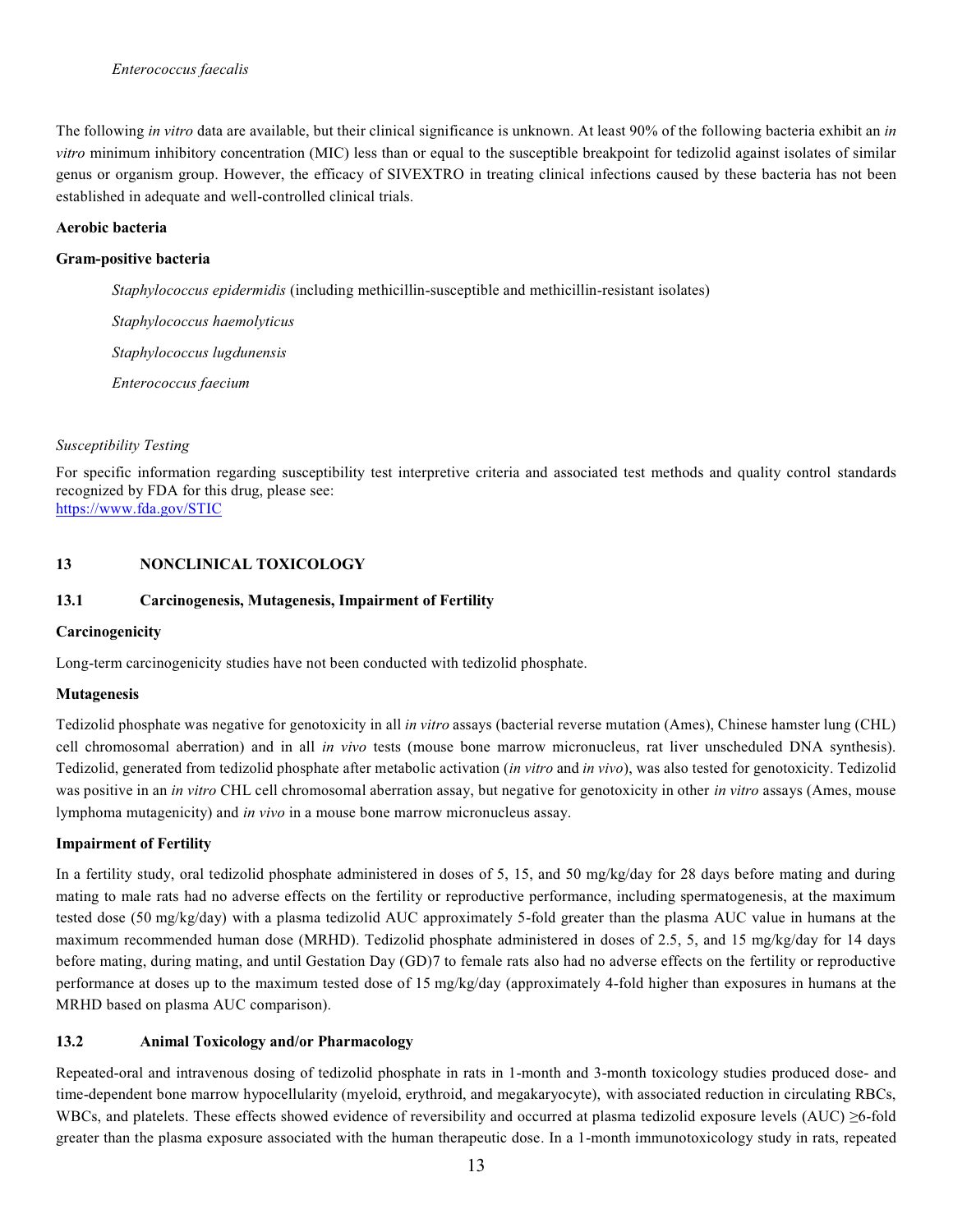oral dosing of tedizolid phosphate was shown to significantly reduce splenic B cells and T cells and reduce plasma IgG titers. These effects occurred at plasma tedizolid exposure levels (AUC) > 3-fold greater than the expected human plasma exposure associated with the therapeutic dose.

### **14 CLINICAL STUDIES**

### **14.1 Acute Bacterial Skin and Skin Structure Infections**

#### **Adults**

A total of 1333 adults with acute bacterial skin and skin structure infections (ABSSSI) were randomized in two multicenter, multinational, double-blind, non-inferiority trials. Both trials compared SIVEXTRO 200 mg once daily for 6 days versus linezolid 600 mg every 12 hours for 10 days. In Trial 1, patients were treated with oral therapy, while in Trial 2, patients could receive oral therapy after a minimum of one day of intravenous therapy. Patients with cellulitis/erysipelas, major cutaneous abscess, or wound infection were enrolled in the trials. Patients with wound infections could have received aztreonam and/or metronidazole as adjunctive therapy for gram-negative bacterial coverage, if needed. The intent-to-treat (ITT) patient population included all randomized patients.

In Trial 1, 332 patients with ABSSSI were randomized to SIVEXTRO and 335 patients were randomized to linezolid. The majority (91%) of patients treated with SIVEXTRO in Trial 1 were less than 65 years old with a median age of 43 years (range: 18 to 86 years). Patients treated with SIVEXTRO were predominantly male (61%) and White (84%); 13% had BMI ≥35 kg/m<sup>2</sup>, 8% had diabetes mellitus, 35% were current or recent intravenous drug users, and 2% had moderate to severe renal impairment. The overall median surface area of infection was  $188 \text{ cm}^2$ . The types of ABSSSI included were cellulitis/erysipelas (41%), wound infection (29%), and major cutaneous abscess (30%). In addition to local signs and symptoms of infection, patients were also required to have at least one regional or systemic sign of infection at baseline, defined as lymphadenopathy (87% of patients), temperature 38°C or higher (16% of patients), white blood cell count greater than 10,000 cells/mm<sup>3</sup> or less than 4000 cells/mm<sup>3</sup> (42%), or 10% or more band forms on white blood cell differential (4%).

The primary endpoint in Trial 1 was early clinical response defined as no increase from baseline lesion area at 48-72 hours after the first dose and oral temperature of ≤37.6°C, confirmed by a second temperature measurement within 24 hours in the ITT population.

In Trial 2, 332 patients with ABSSSI were randomized to SIVEXTRO and 334 patients were randomized to linezolid. The majority (87%) of patients treated with SIVEXTRO in Trial 2 were less than 65 years old with a median age of 46 years (range: 17 to 86 years). Patients treated with SIVEXTRO were predominantly male (68%) and White (86%); 16% had BMI ≥35 kg/m<sup>2</sup>, 10% had diabetes mellitus, 20% were current or recent intravenous drug users, and 4% had moderate to severe renal impairment. The overall median surface area of infection was 231 cm<sup>2</sup>. The types of ABSSSI included were cellulitis/erysipelas (50%), wound infection (30%), and major cutaneous abscess (20%). In addition to local signs and symptoms of infection, patients were also required to have at least one regional or systemic sign of infection at baseline, defined as lymphadenopathy (71% of patients), temperature 38°C or higher (31% of patients), white blood cell count greater than 10,000 cells/mm<sup>3</sup> or less than 4000 cells/mm<sup>3</sup> (53%), or 10% or more band forms on white blood cell differential (16%).

The primary endpoint in Trial 2 was early clinical response defined as at least a 20% decrease from baseline lesion area at 48-72 hours after the first dose in the ITT population (Table 6).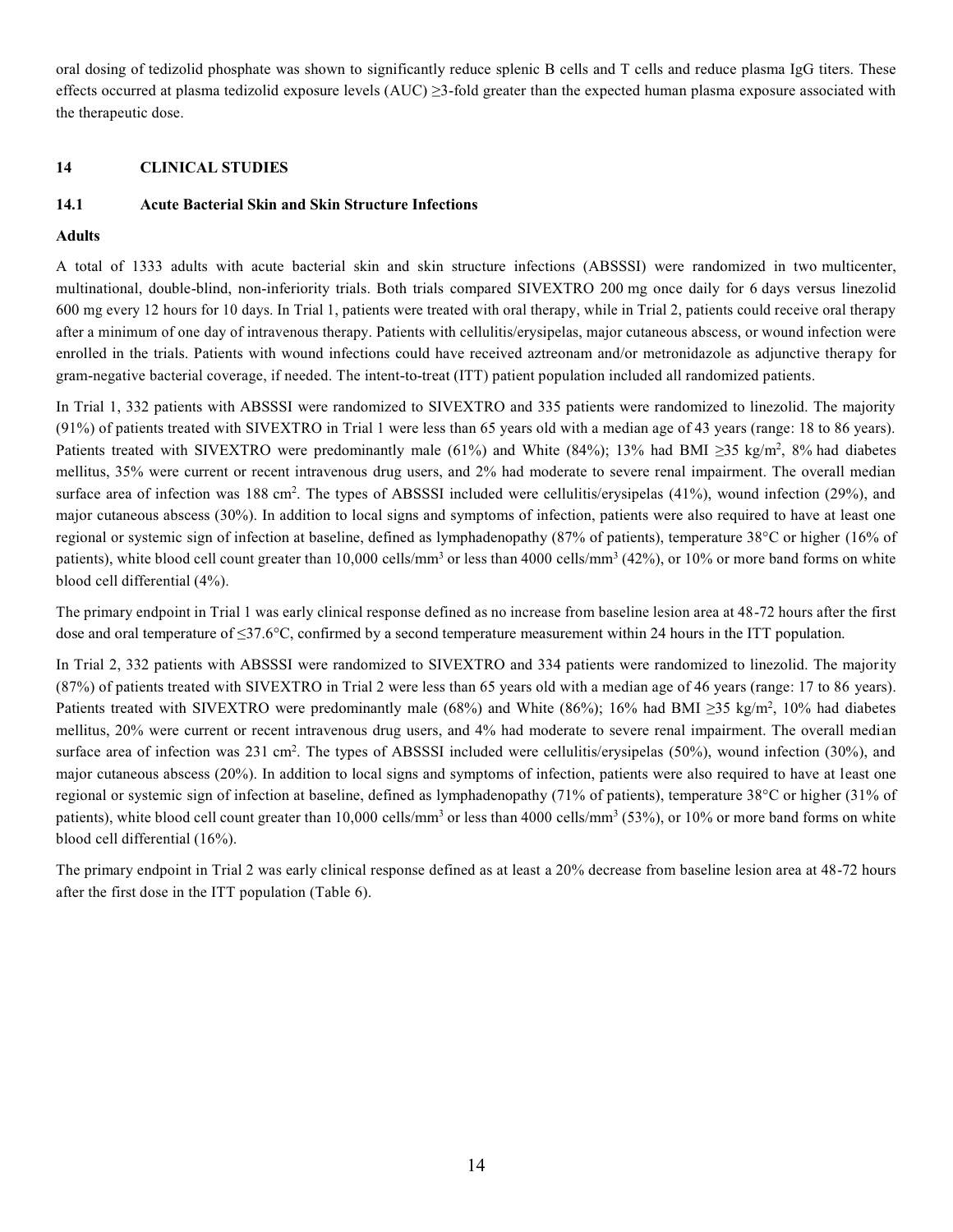|                                                                                                                                                                          | <b>SIVEXTRO</b><br>$(200 \text{ mg})$ | Linezolid<br>$(1200 \text{ mg})$ | <b>Treatment Difference</b><br>$(2$ -sided 95% CI |
|--------------------------------------------------------------------------------------------------------------------------------------------------------------------------|---------------------------------------|----------------------------------|---------------------------------------------------|
| No increase in lesion surface area from baseline and oral temperature of $\leq$ 37.6°C, confirmed by a second temperature<br>measurement within 24 hours at 48-72 hours* |                                       |                                  |                                                   |
| Trial 1, N                                                                                                                                                               | 332                                   | 335                              |                                                   |
| Responder, $n$ $\left(\frac{0}{0}\right)$                                                                                                                                | 264 (79.5)                            | 266 (79.4)                       | $0.1(-6.1, 6.2)$                                  |
| Trial 2, N                                                                                                                                                               | 332                                   | 334                              |                                                   |
| Responder, $n$ $\left(\frac{0}{0}\right)$                                                                                                                                | 286 (86.1)                            | 281 (84.1)                       | $2.0(-3.5, 7.3)$                                  |
| At least a 20% decrease from baseline in lesion area at 48-72 hours <sup>†</sup>                                                                                         |                                       |                                  |                                                   |
| Trial 1, N                                                                                                                                                               | 332                                   | 335                              |                                                   |
| Responder, $n$ $\left(\frac{0}{0}\right)$                                                                                                                                | 259(78.0)                             | 255(76.1)                        | $1.9(-4.5, 8.3)$                                  |
| Trial 2, N                                                                                                                                                               | 332                                   | 334                              |                                                   |
| Responder, $n$ $\left(\frac{0}{0}\right)$                                                                                                                                | 283 (85.2)                            | 276 (82.6)                       | $2.6(-3.0, 8.2)$                                  |

**Table 6: Early Clinical Response in the ITT Adult Patient Population**

CI=confidence interval

\* Primary endpoint for Trial 1; sensitivity analysis for Trial 2

† Primary endpoint for Trial 2; sensitivity analysis for Trial 1

An investigator assessment of clinical response was made at the post-therapy evaluation (PTE) (7 - 14 days after the end of therapy) in the ITT and CE (Clinically Evaluable) populations. Clinical success was defined as resolution or near resolution of most disease-specific signs and symptoms, absence or near resolution of systemic signs of infection if present at baseline (lymphadenopathy, fever, >10% immature neutrophils, abnormal WBC count), and no new signs, symptoms, or complications attributable to the ABSSSI requiring further treatment of the primary lesion (Table 7).

# **Table 7: Investigator-Assessed Clinical Response at Post-therapy Evaluation in ITT and CE Adult Patient Populations from Two Phase 3 ABSSSI Trials**

|            | <b>SIVEXTRO</b><br>$(200 \text{ mg})$<br>$n/N$ (%) | Linezolid<br>$(1200 \text{ mg})$<br>$n/N$ (%) | <b>Treatment Difference</b><br>$(2$ -sided 95% CI) |
|------------|----------------------------------------------------|-----------------------------------------------|----------------------------------------------------|
| Trial 1    |                                                    |                                               |                                                    |
| <b>ITT</b> | 284/332 (85.5)                                     | 288/335 (86.0)                                | $-0.5$ ( $-5.8$ , 4.9)                             |
| <b>CE</b>  | 264/279 (94.6)                                     | 267/280 (95.4)                                | $-0.8$ $(-4.6, 3.0)$                               |
| Trial 2    |                                                    |                                               |                                                    |
| <b>ITT</b> | 292/332 (88.0)                                     | 293/334 (87.7)                                | $0.3$ (-4.8, 5.3)                                  |
| <b>CE</b>  | 268/290 (92.4)                                     | 269/280 (96.1)                                | $-3.7(-7.7, 0.2)$                                  |

CI=confidence interval; ITT=intent-to-treat; CE=clinically evaluable

Clinical success by baseline pathogens from the primary infection site or blood cultures for the microbiological intent-to-treat (MITT) patient population for two integrated Phase 3 ABSSSI studies are presented in Table 8 and Table 9.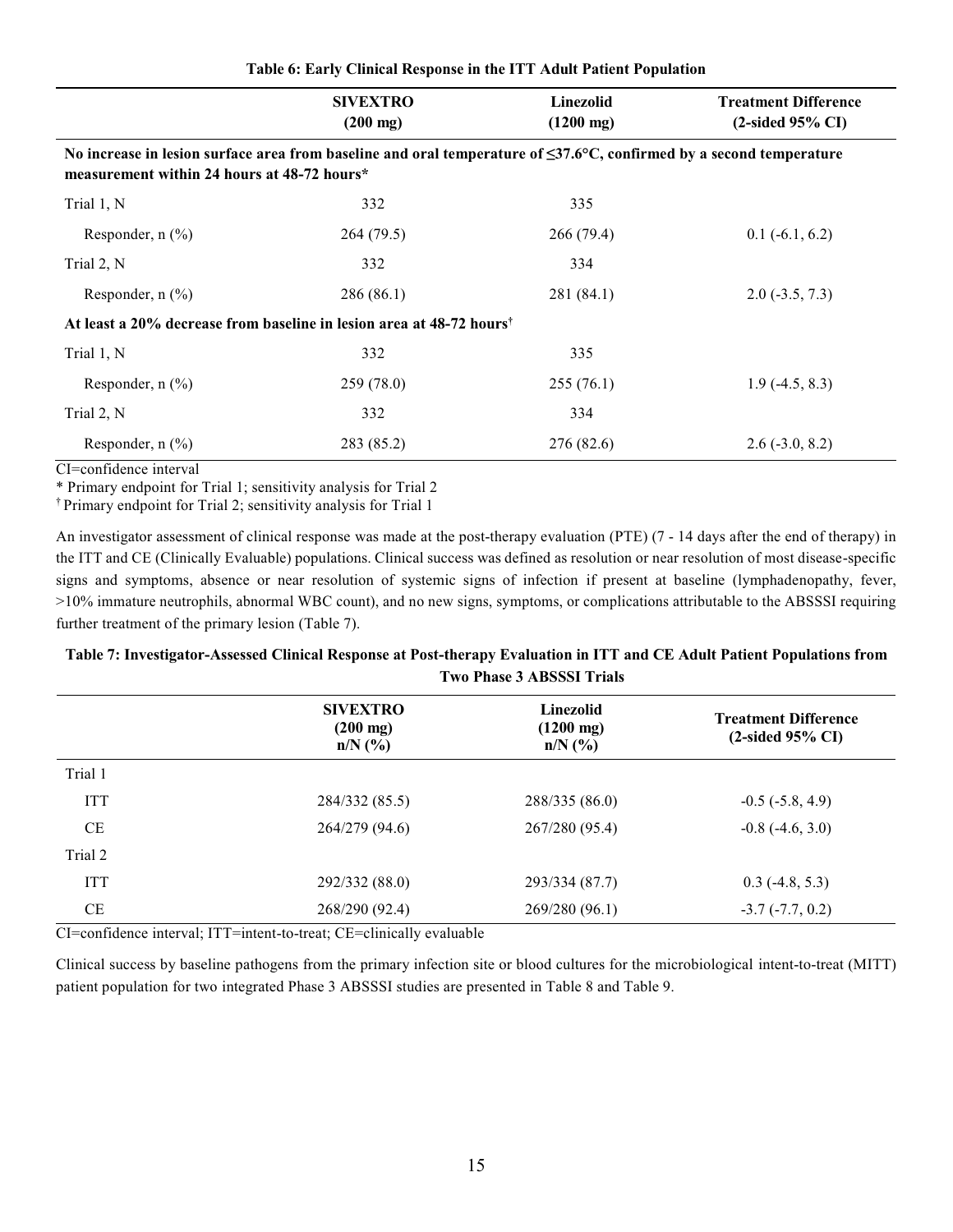|  | Table 8: Early Clinical Response by Baseline Pathogen from Two Phase 3 ABSSSI Adult Trials (MITT Population) |  |  |  |  |  |  |
|--|--------------------------------------------------------------------------------------------------------------|--|--|--|--|--|--|
|--|--------------------------------------------------------------------------------------------------------------|--|--|--|--|--|--|

|                                        |                                                    | No increase in lesion surface area<br>from baseline and oral<br>temperature of $\leq 37.6$ °C* | At least a 20% decrease from<br>baseline in lesion area <sup>†</sup>      |                                               |  |
|----------------------------------------|----------------------------------------------------|------------------------------------------------------------------------------------------------|---------------------------------------------------------------------------|-----------------------------------------------|--|
| Pathogen                               | <b>SIVEXTRO</b><br>$(200 \text{ mg})$<br>$n/N$ (%) | Linezolid<br>$(1200 \text{ mg})$<br>$n/N$ (%)                                                  | <b>SIVEXTRO</b><br>$(200 \text{ mg})$<br>$n/N$ $\left(\frac{9}{6}\right)$ | Linezolid<br>$(1200 \text{ mg})$<br>$n/N$ (%) |  |
| Staphylococcus aureus                  | 276/329 (83.9)                                     | 278/342 (81.3)                                                                                 | 280/329 (85.1)                                                            | 276/342 (80.7)                                |  |
| Methicillin-resistant S. <i>aureus</i> | 112/141 (79.4)                                     | 113/146 (77.4)                                                                                 | 114/141 (80.9)                                                            | 111/146(76.0)                                 |  |
| Methicillin-susceptible S. aureus      | 164/188 (87.2)                                     | 167/198 (84.3)                                                                                 | 166/188 (88.3)                                                            | 167/198(84.3)                                 |  |
| Streptococcus pyogenes                 | 27/33(81.8)                                        | 18/20(90.0)                                                                                    | 25/33(75.8)                                                               | 16/20(80.0)                                   |  |
| Streptococcus anginosus Group          | 22/30(73.3)                                        | 26/28 (92.9)                                                                                   | 22/30(73.3)                                                               | 25/28 (89.3)                                  |  |
| Streptococcus agalactiae               | 6/9(66.7)                                          | 8/10(80.0)                                                                                     | 6/9(66.7)                                                                 | 7/10(70.0)                                    |  |
| Enterococcus faecalis                  | 7/10(70.0)                                         | 3/4(75.0)                                                                                      | 6/10(60.0)                                                                | 1/4(25.0)                                     |  |

Pooled analysis; n=number of patients in the specific category; N=Number of patients with the specific pathogen isolated from the **ABSSSI** 

\* Primary endpoint of Trial 1

† Primary endpoint of Trial 2

Baseline bacteremia in the tedizolid arm with relevant pathogens included two subjects with MRSA, four subjects with MSSA, two subjects with *S. pyogenes*, one subject with *S. agalactiae*, and one subject with *S. constellatus.* All of these subjects were Responders at the 48-72 hour evaluation. At the Post-therapy Evaluation (PTE), 8 of 10 subjects were considered clinical successes.

#### **Table 9: Clinical Response at PTE by Baseline Pathogen from Two Phase 3 ABSSSI Adult Trials (MITT Population)**

|                                   | <b>Clinical Response at PTE</b>                    |                                                      |  |  |  |
|-----------------------------------|----------------------------------------------------|------------------------------------------------------|--|--|--|
| Pathogen                          | <b>SIVEXTRO</b><br>$(200 \text{ mg})$<br>$n/N$ (%) | <b>Linezolid</b><br>$(1200 \text{ mg})$<br>$n/N$ (%) |  |  |  |
| Staphylococcus aureus             | 291/329 (88.5)                                     | 303/342 (88.6)                                       |  |  |  |
| Methicillin-resistant S. aureus   | 118/141(83.7)                                      | 119/146(81.5)                                        |  |  |  |
| Methicillin-susceptible S. aureus | 173/188 (92.0)                                     | 186/198 (93.9)                                       |  |  |  |
| Streptococcus pyogenes            | 30/33(90.9)                                        | 19/20(95.0)                                          |  |  |  |
| Streptococcus anginosus Group     | 21/30(70.0)                                        | 25/28 (89.3)                                         |  |  |  |
| Streptococcus agalactiae          | 8/9(88.9)                                          | 8/10(80.0)                                           |  |  |  |
| Enterococcus faecalis             | 7/10(70.0)                                         | 4/4(100.0)                                           |  |  |  |

Pooled analysis; n=number of patients in the specific category; N=Number of patients with the specific pathogen isolated from the ABSSSI

Baseline bacteremia in the tedizolid arm with relevant pathogens included two subjects with MRSA, four subjects with MSSA, two subjects with *S. pyogenes*, one subject with *S. agalactiae*, and one subject with *S. constellatus.* All of these subjects were

Responders at the 48-72 hour evaluation. At the Post-therapy Evaluation (PTE) 8 of 10 subjects were considered clinical successes.

# **Pediatric Patients**

The safety and efficacy of SIVEXTRO in pediatric patients 12 to < 18 years of age were investigated in a randomized, single blind, active-controlled trial of 120 patients with clinically documented ABSSSI (91 receiving tedizolid, 29 receiving comparator). Patients were randomized in a 3:1 ratio with stratification by geographic region to receive SIVEXTRO IV and/or oral therapy, dosed 200 mg once daily for 6 days, or comparator IV and/or oral therapy, dosed over 10 days. Comparator therapy was selected by the investigator from a list of 5 IV and 4 oral comparators per local standard of care. The most frequently used comparators were cefazolin (11 patients) and vancomycin (8 patients).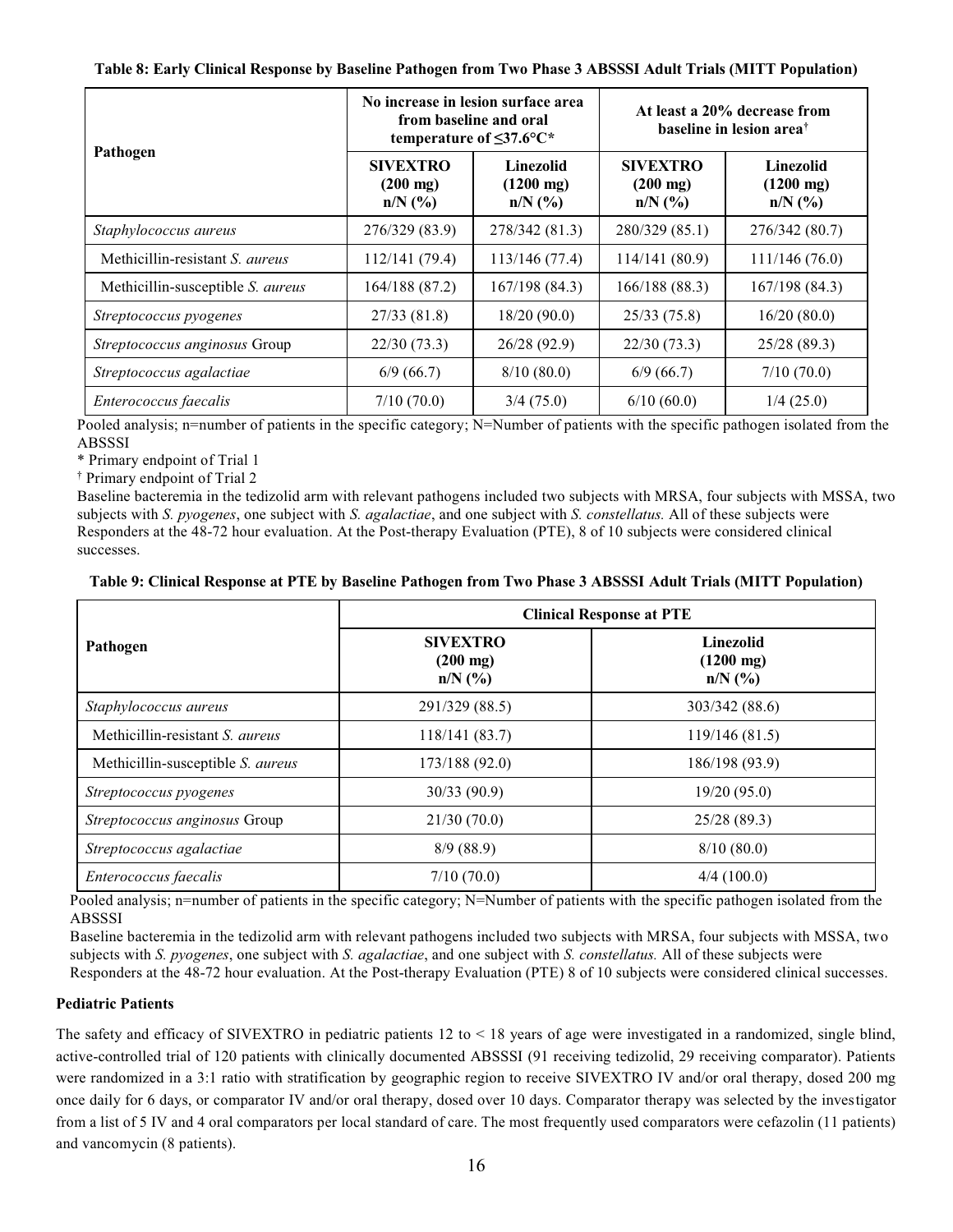The primary objective was to evaluate the safety and tolerability of SIVEXTRO. The trial was not powered for comparative inferential efficacy analysis. Clinical response at the test of cure visit (Day 18-25) was assessed by a blinded investigator in the ITT population (all randomized patients). Clinical successes were required to have resolution or near resolution of all related signs and symptoms such that no further antibacterial therapy was needed. Early clinical response, defined as at least a 20% reduction in lesion size at 48-72 hours after start of treatment, was also assessed in the ITT population.

Clinical success at test of cure was 96.7% (88/91) in the tedizolid group and 93.1% (27/29) in the comparator group (difference 3.6%, 95% CI: -6.3, 13.5). Early clinical response at 48-72 hours was 92.3% (84/91) in the tedizolid group and 96.6% (28/29) in the comparator group (difference -4.2%, 95% CI: -12.9, 4.4).

# **16 HOW SUPPLIED/STORAGE AND HANDLING**

# **16.1 Tablets**

SIVEXTRO tablets are yellow film-coated oval tablets containing 200 mg of tedizolid phosphate; each tablet is debossed with "TZD" on one side and "200" on the other side.

They are supplied as follows:

HDPE bottles of 30 tablets with child-resistant closure (NDC 72000-310-30)

Unit dose blister packs of 6 tablets (NDC 72000-310-06)

# **16.2 For Injection**

SIVEXTRO is supplied as a sterile, lyophilized powder for injection in single-dose vials of 200 mg. Each 200 mg vial must be reconstituted with Sterile Water for Injection and subsequently diluted only with 0.9% Sodium Chloride Injection, USP.

They are supplied as follows:

Package of ten 200 mg single-dose vials (NDC 72000-320-10)

# **16.3 Storage and Handling**

SIVEXTRO tablets and SIVEXTRO for injection should be stored at 20°C to 25°C (68°F to 77°F); excursions permitted to 15°C to 30°C (59°F to 86°F) [see USP Controlled Room Temperature]. Discard any unused portion of the single-dose vials.

# **17 PATIENT COUNSELING INFORMATION**

Advise the patient to read the FDA-approved patient labeling (Patient Information).

# **Administration with Food**

Patients should be informed that SIVEXTRO tablets may be taken with or without food and without any dietary restrictions *[see Dosage and Administration (2.1) and Clinical Pharmacology (12.3)]*.

# **Usage Safeguards**

Patients should be advised that antibacterial drugs including SIVEXTRO should only be used to treat bacterial infections. SIVEXTRO does not treat viral infections (e.g., the common cold). When SIVEXTRO is prescribed to treat a bacterial infection, patients should be told that although it is common to feel better early in the course of therapy, the medication should be taken exactly as directed. Skipping doses or not completing the full course of therapy may (1) decrease the effectiveness of the immediate treatment and (2) increase the likelihood that bacteria will develop resistance and will not be treatable by SIVEXTRO or other antibacterial drugs in the future *[see Indications and Usage (1.2)]*.

Patients should be informed that if they miss a dose, they should take the dose as soon as possible anytime up to 8 hours prior to their next scheduled dose. If less than 8 hours remains before the next dose, then they should wait until their next scheduled dose. Patients should take the prescribed number of doses *[see Dosage and Administration (2.1)]*.